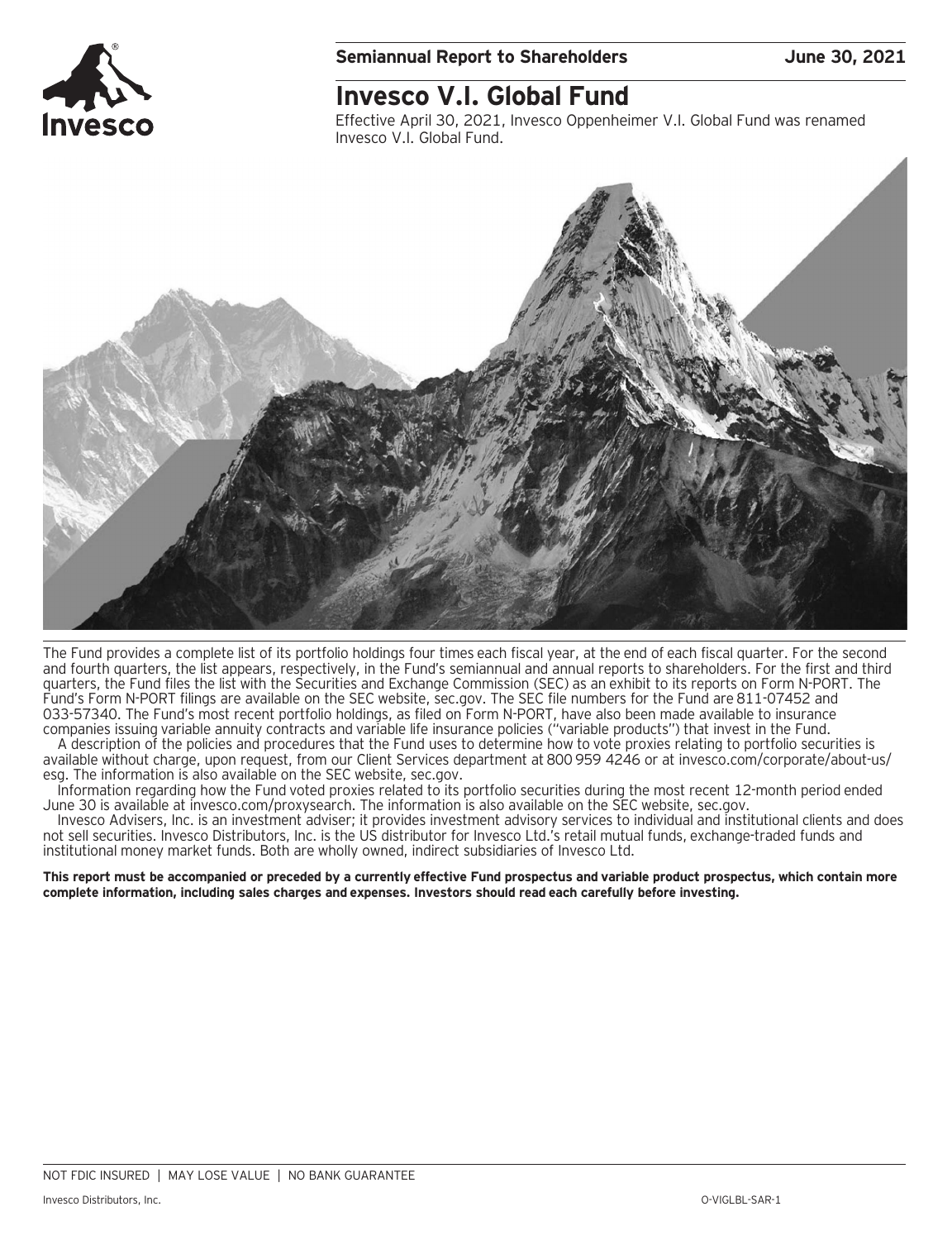#### **Performance summary**

#### **Fund vs. Indexes**

*Cumulative total returns, 12/31/20 to 6/30/21, excluding variable product issuer charges. If variable product issuer charges were included, returns would be lower.*

| Series I Shares                           | 11.72% |
|-------------------------------------------|--------|
| Series II Shares                          | 11.56  |
| MSCI All Country World Index <sup>▼</sup> | 12.30  |
|                                           |        |

Source(s): VRIMES Technologies Corp.

The **MSCI All Country World Index** is an unmanaged index considered representative of large- and mid-cap stocks across developed and emerging markets. The index is computed using the net return, which withholds applicable taxes for non-resident investors.

 The Fund is not managed to track the performance of any particular index, including the index(es) described here, and consequently, the performance of the Fund may deviate significantly from the performance of the index(es).

 A direct investment cannot be made in an index. Unless otherwise indicated, index results include reinvested dividends, and they do not reflect sales charges. Performance of the peer group, if applicable, reflects fund expenses; performance of a market index does not.

**Effective May 24, 2019, Non-Service and Service shares of the Oppenheimer Global Fund/VA, (the predecessor fund) were reorganized into Series I and Series II shares, respectively, of Invesco Oppenheimer V.I. Global Fund (renamed Invesco V.I. Global Fund on April 30, 2021). Returns shown above, for periods ending on or prior to May 24, 2019, for Series I and Series II shares are those of the Non-Service shares and Service shares of the predecessor fund. Share class returns will differ from the predecessor fund because of different expenses.**

**The performance data quoted represent past performance and cannot guarantee future results; current performance may be lower or higher. Please contact your variable product issuer or financial adviser for**

**the most recent month-end variable product performance. Performance figures reflect Fund expenses, reinvested distributions and changes in net asset value. Performance figures do not reflect deduction of taxes a shareholder would pay on Fund distributions or sale of Fund shares. Investment return and principal value will fluctuate so that you may have a gain or loss when you sell shares.**

**Invesco V.I. Global Fund, a series portfolio of AIM Variable Insurance Funds (Invesco Variable Insurance Funds), is currently offered through insurance companies issuing variable products. You cannot purchase shares of the Fund directly. Performance figures given represent the Fund and are not intended to reflect actual variable product values. They do not reflect**

| <b>Average Annual Total Returns</b><br>As of 6/30/21 |        |
|------------------------------------------------------|--------|
| <b>Series I Shares</b>                               |        |
| Inception (11/12/90)                                 | 10.87% |
| 10 Years                                             | 12.07  |
| 5 Years                                              | 19.44  |
| 1 Year                                               | 45.23  |
| <b>Series II Shares</b>                              |        |
| Inception (7/13/00)                                  | 7.77%  |
| 10 Years                                             | 11.78  |
| 5 Years                                              | 19.14  |
| 1 Year                                               | 44.86  |

**sales charges, expenses and fees assessed in connection with a variable product. Sales charges, expenses and fees, which are determined by the variable product issuers, will vary and will lower the total return.**

**The most recent month-end performance at the Fund level, excluding variable product charges, is available at 800 451 4246. As mentioned above, for the most recent month-end performance including variable product charges, please contact your variable product issuer or financial adviser.**

**Fund performance reflects any applicable fee waivers and/or expense reimbursements. Had the adviser not waived fees and/or reimbursed expenses currently or in the past, returns would have been lower. See current prospectus for more information.**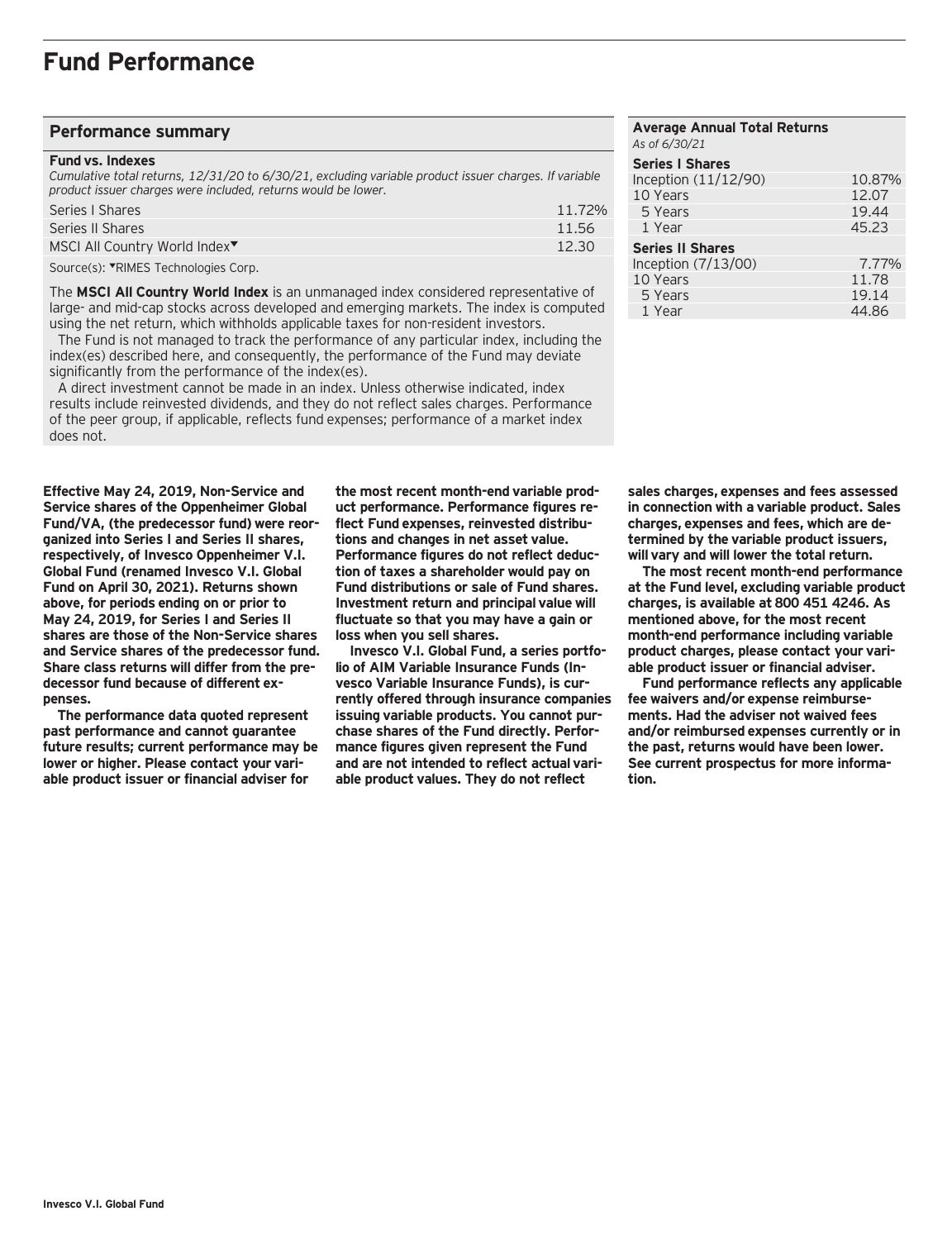### **Liquidity Risk Management Program**

In compliance with Rule 22e-4 under the Investment Company Act of 1940, as amended (the "Liquidity Rule"), the Fund has adopted and implemented a liquidity risk management program in accordance with the Liquidity Rule (the "Program"). The Program is reasonably designed to assess and manage the Fund's liquidity risk, which is the risk that the Fund could not meet redemption requests without significant dilution of remaining investors' interests in the Fund. The Board of Trustees of the Fund (the "Board") has appointed Invesco Advisers, Inc. ("Invesco"), the Fund's investment adviser, as the Program's administrator, and Invesco has delegated oversight of the Program to the Liquidity Risk Management Committee (the "Committee"), which is composed of senior representatives from relevant business groups at Invesco.

As required by the Liquidity Rule, the Program includes policies and procedures providing for an assessment, no less frequently than annually, of the Fund's liquidity risk that takes into account, as relevant to the Fund's liquidity risk: (1) the Fund's investment strategy and liquidity of portfolio investments during both normal and reasonably foreseeable stressed conditions; (2) short-term and long-term cash flow projections for the Fund during both normal and reasonably foreseeable stressed conditions; and (3) the Fund's holdings of cash and cash equivalents and any borrowing arrangements. The Liquidity Rule also requires the classification of the Fund's investments into categories that reflect the assessment of their relative liquidity under current market conditions. The Fund classifies its investments into one of four categories defined in the Liquidity Rule: "Highly Liquid," "Moderately Liquid," "Less Liquid," and "Illiquid." Funds that are not invested primarily in "Highly Liquid Investments" that are assets (cash or investments that are reasonably expected to be convertible into cash within three business days without significantly changing the market value of the investment) are required to establish a "Highly Liquid Investment Minimum" ("HLIM"), which is the minimum percentage of net assets that must be invested in Highly Liquid Investments. Funds with HLIMs have procedures for addressing HLIM shortfalls, including reporting to the Board and the SEC (on a non-public basis) as required by the Program and the Liquidity Rule. In addition, the Fund may not acquire an investment if, immediately after the acquisition, over 15% of the Fund's net assets would consist of "Illiquid Investments" that are assets (an investment that cannot reasonably be expected to be sold or disposed of in current market conditions in seven calendar days or less without the sale or disposition significantly changing the market value of the investment). The Liquidity Rule and the Program also require reporting to the Board and the SEC (on a non-public basis) if a Fund's holdings of Illiquid Investments exceed 15% of the Fund's assets.

At a meeting held on March 22-24, 2021, the Committee presented a report to the Board that addressed the operation of the Program and assessed the Program's adequacy and effectiveness of implementation (the "Report"). The Report covered the period from January 1, 2020 through December 31, 2020 (the "Program Reporting Period"). The Report discussed notable events affecting liquidity over the Program Reporting Period, including the impact of the coronavirus pandemic on the Fund and the overall market. The Report noted that there were no material changes to the Program during the Program Reporting Period.

The Report stated, in relevant part, that during the Program Reporting Period:

- The Program, as adopted and implemented, remained reasonably designed to assess and manage the Fund's liquidity risk and was operated effectively to achieve that goal;
- The Fund's investment strategy remained appropriate for an open-end fund;
- The Fund was able to meet requests for redemption without significant dilution of remaining investors' interests in the Fund;
- The Fund did not breach the 15% limit on Illiquid Investments; and
- The Fund primarily held Highly Liquid Investments and therefore has not adopted an HLIM.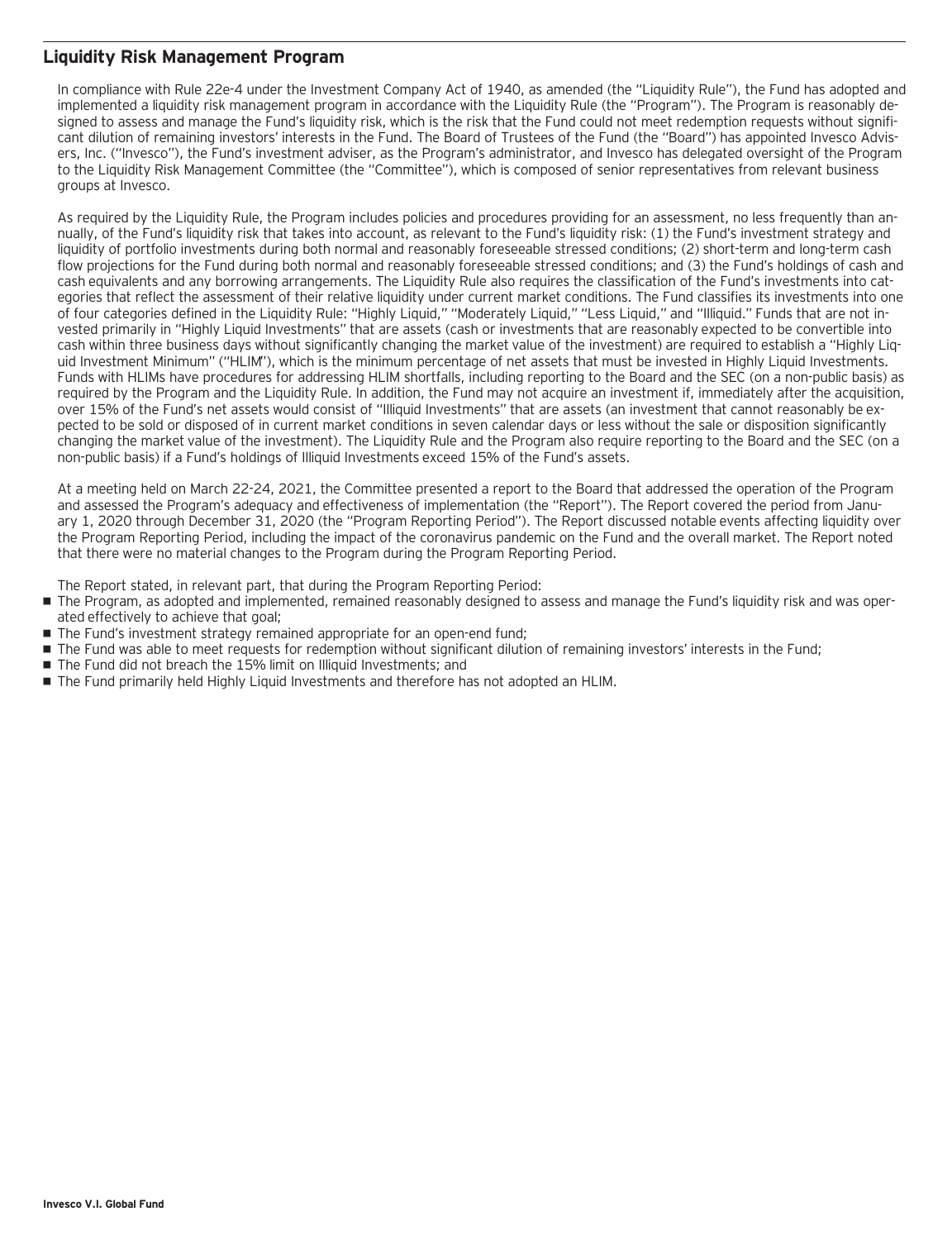# **Schedule of Investments**

June 30, 2021 (Unaudited)

|                                               | <b>Shares</b> | Value            |
|-----------------------------------------------|---------------|------------------|
| Common Stocks & Other Equity Interests-99.26% |               |                  |
| <b>Brazil-0.84%</b>                           |               |                  |
| StoneCo Ltd., Class A <sup>(a)</sup>          | 359,778       | \$<br>24,126,713 |
| <b>China-4.11%</b>                            |               |                  |
| JD.com, Inc., ADR <sup>(a)</sup>              | 1,333,430     | 106,421,048      |
| Meituan, B Shares <sup>(a)(b)</sup>           | 290,800       | 12,010,497       |
|                                               |               | 118,431,545      |
|                                               |               |                  |
| Denmark-0.38%<br>Ambu A/S, Class B            |               |                  |
| Ascendis Pharma A/S, ADR <sup>(a)</sup>       | 244,383       | 9,392,452        |
|                                               | 10,889        | 1,432,448        |
|                                               |               | 10,824,900       |
| <b>France-11.30%</b>                          |               |                  |
| Airbus SE <sup>(a)</sup>                      | 657,168       | 84,630,426       |
| Dassault Systemes SE                          | 37,453        | 9,086,093        |
| Kering S.A.                                   | 101,669       | 88,967,555       |
| LVMH Moet Hennessy Louis Vuitton SE           | 181,675       | 142,645,199      |
|                                               |               | 325,329,273      |
|                                               |               |                  |
| Germany-2.47%<br>SAP SE                       |               |                  |
|                                               | 505,070       | 71,264,090       |
| India-3.43%                                   |               |                  |
| DLF Ltd.                                      | 14,775,978    | 55,946,667       |
| ICICI Bank Ltd., ADR                          | 2,500,179     | 42,753,061       |
|                                               |               | 98,699,728       |
| Italy-0.33%                                   |               |                  |
| Brunello Cucinelli S.p.A. <sup>(a)</sup>      | 162,369       | 9,514,980        |
|                                               |               |                  |
| Japan-12.71%<br>Capcom Co. Ltd.               | 499,900       | 14,628,671       |
| FANUC Corp.                                   | 125,700       | 30,300,026       |
| Keyence Corp.                                 | 137,744       | 69,484,102       |
| Murata Manufacturing Co. Ltd.                 | 909,400       | 69,396,365       |
| Nidec Corp.                                   | 802,200       | 92,911,044       |
| Omron Corp.                                   | 471,800       | 37,394,692       |
| Takeda Pharmaceutical Co. Ltd.                | 342,694       | 11,509,396       |
| TDK Corp.                                     | 333,300       | 40,494,971       |
|                                               |               | 366,119,267      |
|                                               |               |                  |
| Netherlands-0.87%                             |               |                  |
| ASML Holding N.V.                             | 26,691        | 18,376,791       |
| uniQure N.V. <sup>(a)</sup>                   | 216,719       | 6,674,945        |
|                                               |               | 25,051,736       |
| Spain-1.15%                                   |               |                  |
| Industria de Diseno Textil S.A.               |               |                  |
|                                               | 935,767       | 32,973,443       |
| Sweden-3.19%                                  |               |                  |
| Assa Abloy AB, Class B                        | 1,344,455     | 40,506,951       |
| Atlas Copco AB, Class A                       | 839,853       | 51,451,156       |
|                                               |               | 91,958,107       |
| Switzerland-0.94%                             |               |                  |
| Lonza Group AG                                | 18,652        | 13,222,266       |
|                                               |               |                  |

|                                                                      | <b>Shares</b> | Value            |
|----------------------------------------------------------------------|---------------|------------------|
| Switzerland-(continued)                                              |               |                  |
| Zur Rose Group AG(a)                                                 | 36,299        | \$<br>13,911,232 |
|                                                                      |               | 27,133,498       |
|                                                                      |               |                  |
| United Kingdom-2.42%                                                 |               |                  |
| Farfetch Ltd., Class A <sup>(a)</sup>                                | 771,273       | 38,841,308       |
| <b>Prudential PLC</b>                                                | 1,622,692     | 30,788,702       |
|                                                                      |               | 69,630,010       |
| United States-55.12%                                                 |               |                  |
| Adobe, Inc. <sup>(a)</sup>                                           | 217,777       | 127,538,922      |
| Agilent Technologies, Inc.                                           | 389,938       | 57,636,736       |
| Alphabet, Inc., Class A(a)                                           | 123,424       | 301,375,489      |
| Amazon.com, Inc. <sup>(a)</sup>                                      | 7,706         | 26,509,873       |
| Analog Devices, Inc.                                                 | 36,217        | 6,235,119        |
| Avantor, Inc. <sup>(a)</sup>                                         | 1,233,714     | 43,809,184       |
| Boston Scientific Corp. <sup>(a)</sup>                               | 351,886       | 15,046,645       |
| Castle Biosciences, Inc. <sup>(a)</sup>                              | 85,439        | 6,265,242        |
| Charles River Laboratories International,                            |               |                  |
| Inc. <sup>(a)</sup>                                                  | 39,585        | 14,643,283       |
| Dun & Bradstreet Holdings, Inc. (a)                                  | 210,660       | 4,501,804        |
| Electronic Arts, Inc.                                                | 149,831       | 21,550,193       |
| Equifax, Inc.                                                        | 220,072       | 52,709,445       |
| Facebook, Inc., Class A(a)                                           | 430,607       | 149,726,360      |
| Fate Therapeutics, Inc. <sup>(a)</sup>                               | 62,309        | 5,407,798        |
| Fidelity National Information Services,                              |               |                  |
| Inc.                                                                 | 245,575       | 34,790,610       |
| Illumina, Inc. <sup>(a)</sup>                                        | 46,973        | 22,228,093       |
| Intuit, Inc.                                                         | 290,860       | 142,570,846      |
| Intuitive Surgical, Inc. <sup>(a)</sup>                              | 14,142        | 13,005,549       |
| IQVIA Holdings, Inc. <sup>(a)</sup>                                  | 74,855        | 18,138,864       |
| Marriott International, Inc., Class A(a)                             | 26,273        | 3,586,790        |
| Maxim Integrated Products, Inc.                                      | 817,437       | 86,125,162       |
| Microsoft Corp.                                                      | 102,733       | 27,830,370       |
| PayPal Holdings, Inc. (a)                                            | 272,304       | 79,371,170       |
| Pegasystems, Inc.                                                    | 124,079       | 17,270,556       |
| Phathom Pharmaceuticals, Inc. (a)                                    | 235,938       | 7,986,501        |
| Qualtrics International, Inc., Class A(a)                            | 125,759       | 4,810,282        |
| S&P Global, Inc.                                                     | 319,152       | 130,995,938      |
| Twist Bioscience Corp. <sup>(a)</sup>                                | 12,202        | 1,625,917        |
| United Parcel Service, Inc., Class B                                 | 305,702       | 63,576,845       |
| Veracyte, Inc. <sup>(a)</sup>                                        | 348,101       | 13,917,078       |
| Visa, Inc., Class A                                                  | 140,886       | 32,941,965       |
| Walt Disney Co. (The) <sup>(a)</sup>                                 | 303,994       | 53,433,025       |
|                                                                      |               | 1,587,161,654    |
| Total Common Stocks & Other Equity Interests<br>(Cost \$846,514,443) |               | 2,858,218,944    |
| Preferred Stocks-0.00%                                               |               |                  |
| India-0.00%                                                          |               |                  |
| Zee Entertainment Enterprises Ltd.,                                  |               |                  |
| 6.00%, Pfd.                                                          |               |                  |
| (Cost \$0)                                                           | 4,053,320     | 108,517          |
| Money Market Funds-0.55%                                             |               |                  |
| Invesco Government & Agency Portfolio,                               |               |                  |
| Institutional Class, 0.03% <sup>(c)(d)</sup>                         | 5,540,978     | 5,540,978        |

See accompanying Notes to Financial Statements which are an integral part of the financial statements.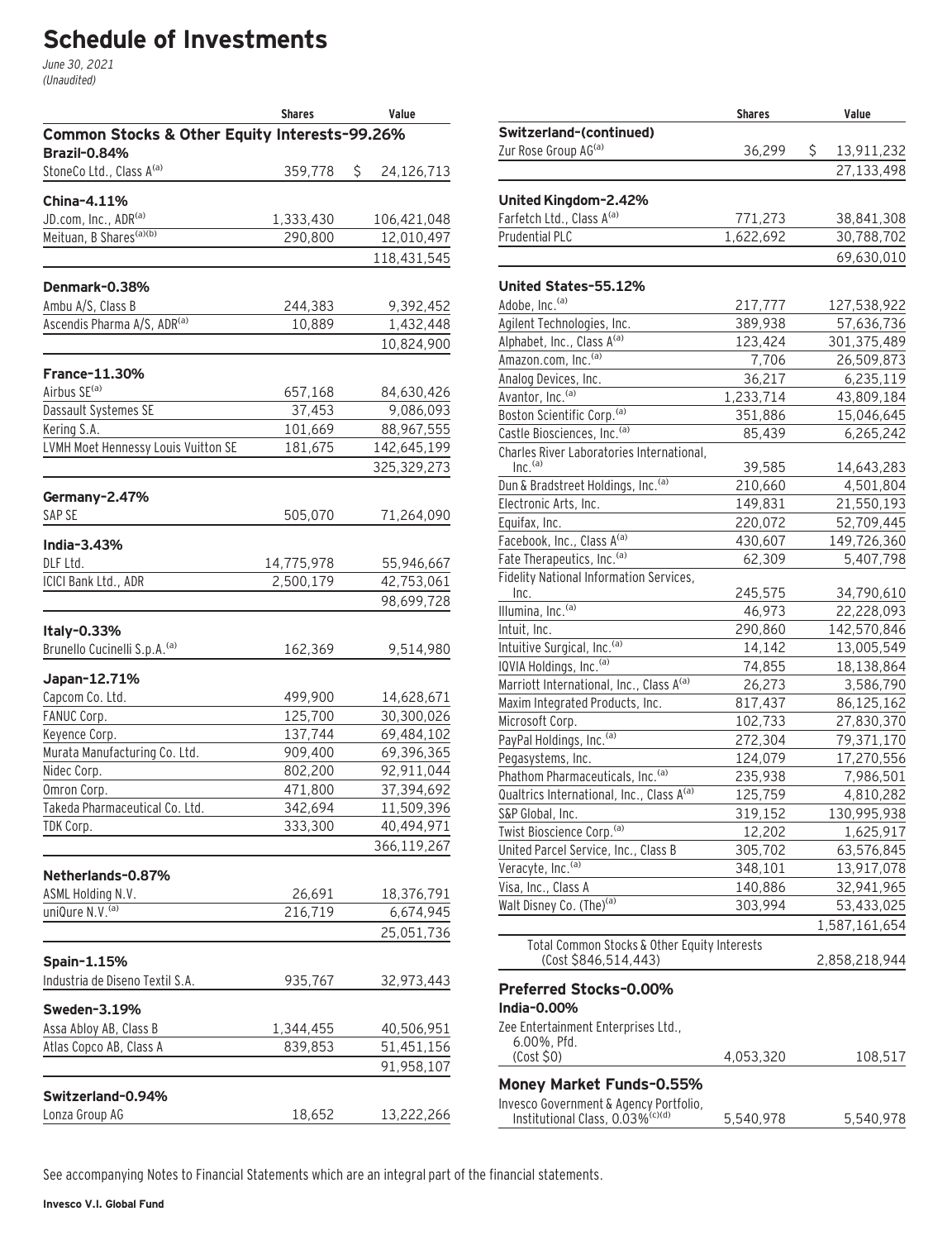|                                                                                  | <b>Shares</b> |   | Value           |  |  |
|----------------------------------------------------------------------------------|---------------|---|-----------------|--|--|
| <b>Money Market Funds-(continued)</b>                                            |               |   |                 |  |  |
| Invesco Liquid Assets Portfolio,<br>Institutional Class, 0.01% <sup>(c)(d)</sup> | 3,955,680     | Ŝ | 3,957,262       |  |  |
| Invesco Treasury Portfolio, Institutional<br>Class, $0.01\%$ <sup>(c)(d)</sup>   | 6,332,547     |   | 6,332,547       |  |  |
| Total Money Market Funds (Cost \$15,830,787)                                     |               |   | 15,830,787      |  |  |
| TOTAL INVESTMENTS IN SECURITIES-99.81%<br>(Cost \$862,345,230)                   |               |   | 2,874,158,248   |  |  |
| OTHER ASSETS LESS LIABILITIES-0.19%                                              |               |   | 5.447.155       |  |  |
| NET ASSETS-100.00%                                                               |               |   | \$2.879.605.403 |  |  |

Investment Abbreviations:

ADR – American Depositary Receipt Pfd. – Preferred

Notes to Schedule of Investments:

(a) Non-income producing security.<br>(b) Security purchased or received in

Security purchased or received in a transaction exempt from registration under the Securities Act of 1933, as amended (the "1933 Act"). The security may be resold pursuant to an exemption from registration under the 1933 Act, typically to qualified institutional buyers. The value of this security at June 30, 2021 represented less than 1% of the Fund's Net Assets.

(c) Affiliated issuer. The issuer and/or the Fund is a wholly-owned subsidiary of Invesco Ltd., or is affiliated by having an investment adviser that is under common control of Invesco Ltd. The table below shows the Fund's transactions in, and earnings from, its investments in affiliates for the six months ended June 30, 2021.

|                                                               | Value<br>December 31, 2020 | <b>Purchases</b><br>at Cost | <b>Proceeds</b><br>from Sales | Change in<br><b>Unrealized</b><br>Appreciation | Realized<br>Gain | Value<br>June 30, 2021 | <b>Dividend Income</b> |
|---------------------------------------------------------------|----------------------------|-----------------------------|-------------------------------|------------------------------------------------|------------------|------------------------|------------------------|
| Investments in Affiliated Money Market Funds:                 |                            |                             |                               |                                                |                  |                        |                        |
| Invesco Government & Agency Portfolio, Institutional<br>Class | \$1,723,917                | \$48.832.823                | \$ (45.015.762)               |                                                |                  | \$5.540.978            | \$353                  |
| Invesco Liquid Assets Portfolio, Institutional Class          | 1.231.011                  | 34,732,273                  | (32,006,145)                  | 123                                            |                  | 3.957.262              | 157                    |
| Invesco Treasury Portfolio, Institutional Class               | 1.970.192                  | 55.808.941                  | (51.446.586)                  |                                                |                  | 6.332.547              | 140                    |
| Total                                                         | \$4.925.120                | \$139,374,037               | \$(128,468,493)               | \$123                                          |                  | \$15,830,787           | \$650                  |

(d) The rate shown is the 7-day SEC standardized yield as of June 30, 2021.

### **Portfolio Composition**

By sector, based on Net Assets as of June 30, 2021

| Information Technology                                | 31.23% |
|-------------------------------------------------------|--------|
| <b>Communication Services</b>                         | 18.77  |
| <b>Consumer Discretionary</b>                         | 16.02  |
| Industrials                                           | 14.61  |
| <b>Health Care</b>                                    | 9.10   |
| <b>Financials</b>                                     | 7.11   |
| Other Sectors, Each Less than 2% of Net Assets        | 2.42   |
| Money Market Funds Plus Other Assets Less Liabilities | 0.74   |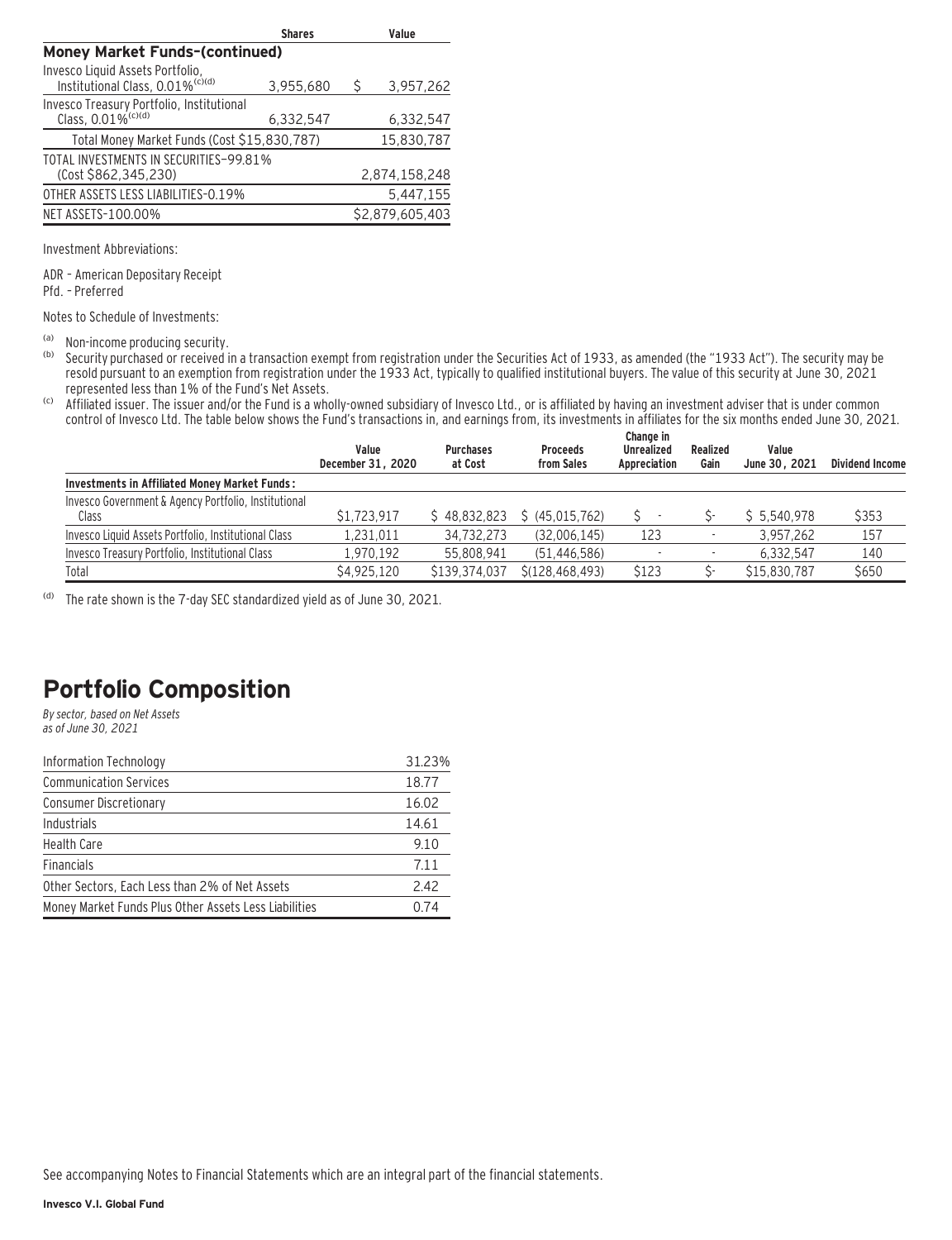# **Statement of Assets and Liabilities**

June 30, 2021 (Unaudited)

#### **Assets:**

| Investments in securities, at value                                                 |                 |
|-------------------------------------------------------------------------------------|-----------------|
| (Cost \$846,514,443)                                                                | \$2,858,327,461 |
| Investments in affiliated money market funds, at value                              |                 |
| (Cost \$15,830,787)                                                                 | 15,830,787      |
| Cash                                                                                | 2,000,000       |
| Foreign currencies, at value (Cost \$1,646,044)                                     | 1,638,907       |
| Receivable for:                                                                     |                 |
| Investments sold                                                                    | 6,869,941       |
| Fund shares sold                                                                    | 299,106         |
| <b>Dividends</b>                                                                    | 4,060,575       |
| Investment for trustee deferred compensation and                                    |                 |
| retirement plans                                                                    | 191,510         |
| <b>Total assets</b>                                                                 | 2,889,218,287   |
| Liabilities:                                                                        |                 |
| Payable for:                                                                        |                 |
| Fund shares reacquired                                                              | 5,452,321       |
| Accrued foreign taxes                                                               | 1,071,058       |
| Accrued fees to affiliates                                                          | 2,403,516       |
| Accrued other operating expenses                                                    | 494,479         |
| Trustee deferred compensation and retirement plans                                  | 191,510         |
| <b>Total liabilities</b>                                                            | 9,612,884       |
| Net assets applicable to shares outstanding                                         | \$2,879,605,403 |
| Net assets consist of:                                                              |                 |
| Shares of beneficial interest                                                       |                 |
|                                                                                     | \$592,005,270   |
| Distributable earnings                                                              | 2,287,600,133   |
|                                                                                     | \$2,879,605,403 |
| <b>Net Assets:</b>                                                                  |                 |
| Series I                                                                            | \$1,496,235,088 |
| Series II                                                                           | \$1,383,370,315 |
|                                                                                     |                 |
| Shares outstanding, no par value, with an unlimited number of<br>shares authorized: |                 |
|                                                                                     |                 |
| Series I                                                                            | 25,694,638      |
| Series II                                                                           | 24,141,411      |
| Series I:                                                                           |                 |
| Net asset value per share                                                           | \$<br>58.23     |
| Series II:                                                                          |                 |

Net asset value per share \$ 57.30

# **Statement of Operations**

For the six months ended June 30, 2021 (Unaudited)

### **Investment income:**

| Dividends (net of foreign withholding taxes of |    |             |
|------------------------------------------------|----|-------------|
| \$1,031,535)                                   | Ś. | 8,061,053   |
| Dividends from affiliated money market funds   |    | 650         |
| Total investment income                        |    | 8,061,703   |
| <b>Expenses:</b>                               |    |             |
| Advisory fees                                  |    | 8,507,023   |
| Administrative services fees                   |    | 2,237,830   |
| Custodian fees                                 |    | 42,827      |
| Distribution fees - Series II                  |    | 1,657,707   |
| Transfer agent fees                            |    | 45,807      |
| Trustees' and officers' fees and benefits      |    | 18,462      |
| Reports to shareholders                        |    | 88,739      |
| Professional services fees                     |    | 90,788      |
| Taxes                                          |    | 2,952       |
| 0ther                                          |    | 15,226      |
| Total expenses                                 |    | 12,707,361  |
| Less: Fees waived                              |    | (413, 870)  |
| Net expenses                                   |    | 12,293,491  |
| Net investment income (loss)                   |    | (4,231,788) |

#### **Realized and unrealized gain (loss) from:**

| <u>tean=ea ana ann ean=ea ganr (1999) n enn:</u>                                                                     |               |
|----------------------------------------------------------------------------------------------------------------------|---------------|
| Net realized gain from:                                                                                              |               |
| Unaffiliated investment securities                                                                                   | 160,373,888   |
| Foreign currencies                                                                                                   | 43,581        |
|                                                                                                                      | 160,417,469   |
| Change in net unrealized appreciation (depreciation) of:<br>Unaffiliated investment securities (net of foreign taxes |               |
| of \$866,332)                                                                                                        | 153,426,372   |
| Affiliated investment securities                                                                                     | 123           |
| Foreign currencies                                                                                                   | (215, 640)    |
|                                                                                                                      | 153,210,855   |
| Net realized and unrealized gain                                                                                     | 313,628,324   |
| Net increase in net assets resulting from operations                                                                 | \$309.396.536 |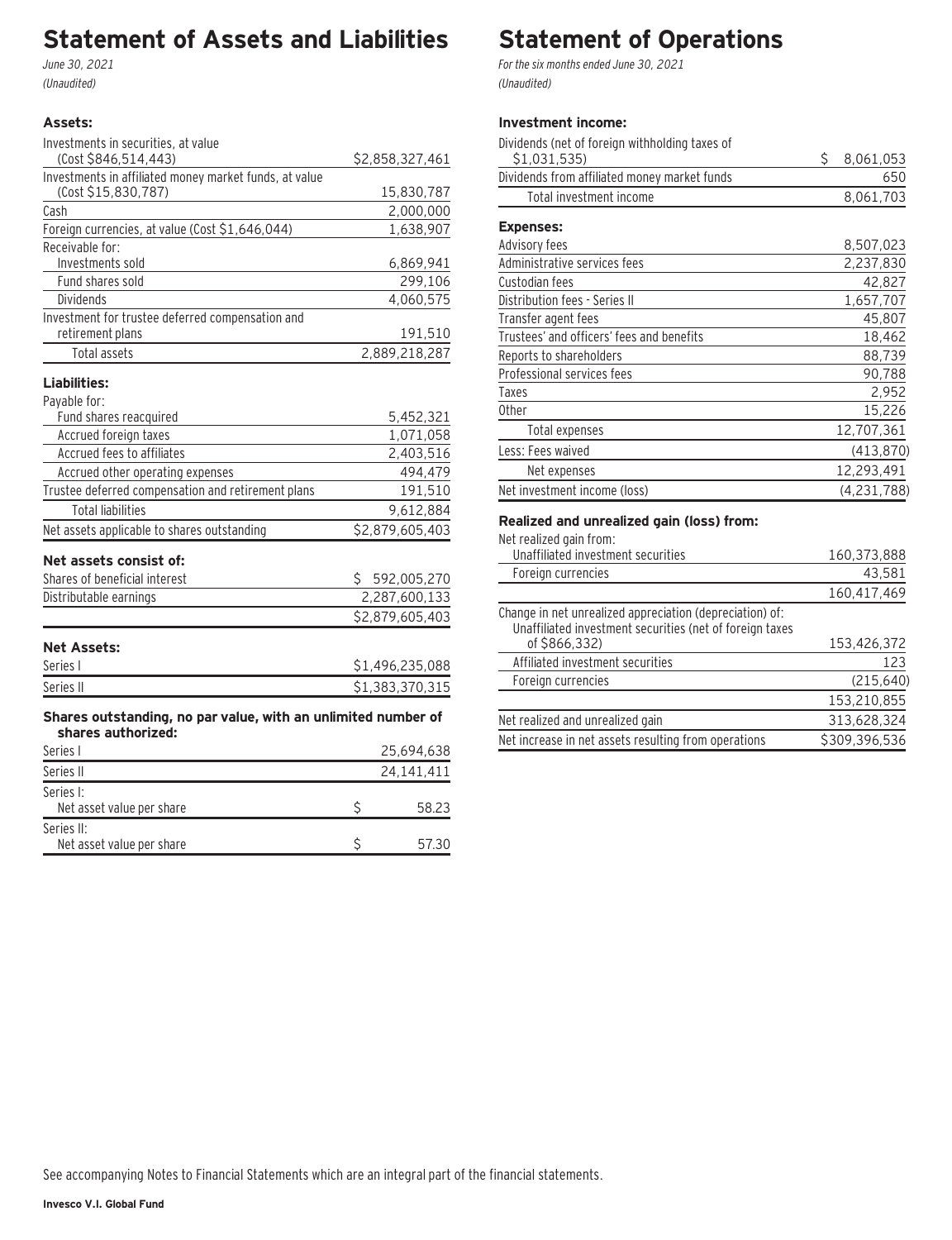## **Statement of Changes in Net Assets**

For the six months ended June 30, 2021 and the year ended December 31, 2020 (Unaudited)

|                                                                         | June 30,<br>2021  | December 31.<br>2020 |
|-------------------------------------------------------------------------|-------------------|----------------------|
| <b>Operations:</b>                                                      |                   |                      |
| Net investment income (loss)                                            | Ŝ.<br>(4,231,788) | (3,076,160)<br>S     |
| Net realized gain                                                       | 160,417,469       | 143,400,974          |
| Change in net unrealized appreciation                                   | 153,210,855       | 454,163,940          |
| Net increase in net assets resulting from operations                    | 309,396,536       | 594,488,754          |
| Distributions to shareholders from distributable earnings:              |                   |                      |
| Series I                                                                |                   | (54, 374, 979)       |
| Series II                                                               |                   | (46, 721, 722)       |
| Total distributions from distributable earnings                         |                   | (101, 096, 701)      |
| <b>Share transactions-net:</b>                                          |                   |                      |
| Series I                                                                | (104.022.147)     | (164, 348, 638)      |
| Series II                                                               | (87, 335, 878)    | (89, 155, 546)       |
| Net increase (decrease) in net assets resulting from share transactions | (191, 358, 025)   | (253, 504, 184)      |
| Net increase in net assets                                              | 118,038,511       | 239,887,869          |
| Net assets:                                                             |                   |                      |
| Beginning of period                                                     | 2,761,566,892     | 2,521,679,023        |
| End of period                                                           | \$2,879,605,403   | \$2,761,566,892      |

See accompanying Notes to Financial Statements which are an integral part of the financial statements.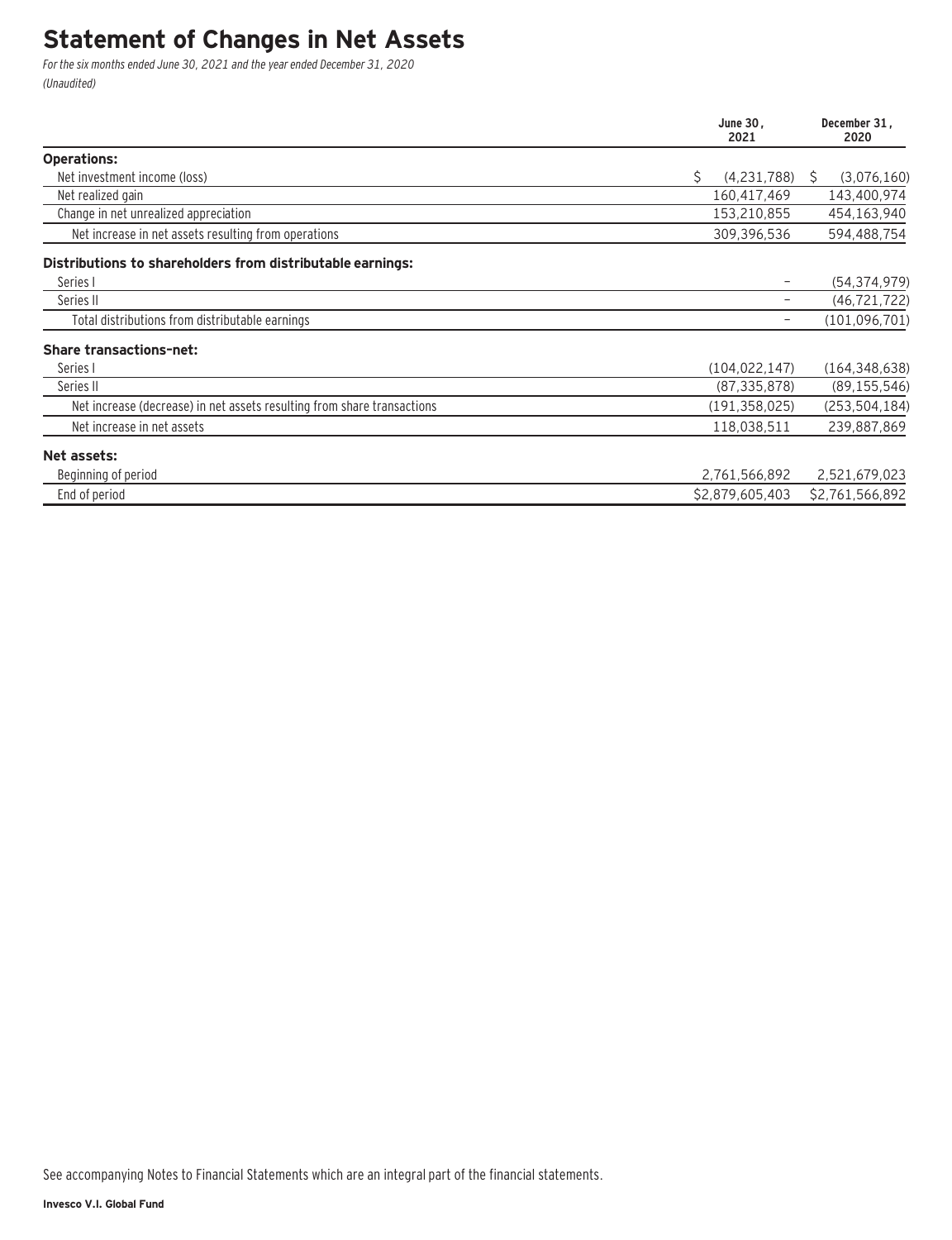# **Financial Highlights**

#### (Unaudited)

The following schedule presents financial highlights for a share of the Fund outstanding throughout the periods indicated.

|                           | Net asset<br>value,<br>beginning<br>of period | <b>Net</b><br>investment<br>income<br>$(logs)$ <sup>(a)</sup> | Net gains<br>(losses)<br>on securities<br>(both<br>realized and<br>unrealized) | <b>Total from</b><br>investment<br>operations | <b>Dividends</b><br>from net<br>investment<br>income | <b>Distributions</b><br>from net<br>realized<br>gains | Total<br>distributions        | Net asset<br>value, end<br>of period | Total<br>return <sup>(b)</sup> | Net assets.<br>end of period<br>(000's omitted) | Ratio of<br>expenses<br>to average<br>net assets<br>with fee waivers<br>and/or<br>expenses<br>absorbed | Ratio of<br>expenses<br>to average net<br>assets without<br>fee waivers<br>and/or<br>expenses<br>absorbed <sup>(c)</sup> | Ratio of net<br>investment<br>income<br>(logs)<br>to average<br>net assets | Portfolio<br>turnover <sup>(d)</sup> |
|---------------------------|-----------------------------------------------|---------------------------------------------------------------|--------------------------------------------------------------------------------|-----------------------------------------------|------------------------------------------------------|-------------------------------------------------------|-------------------------------|--------------------------------------|--------------------------------|-------------------------------------------------|--------------------------------------------------------------------------------------------------------|--------------------------------------------------------------------------------------------------------------------------|----------------------------------------------------------------------------|--------------------------------------|
| Series I                  |                                               |                                                               |                                                                                |                                               |                                                      |                                                       |                               |                                      |                                |                                                 |                                                                                                        |                                                                                                                          |                                                                            |                                      |
| Six months ended 06/30/21 | \$52.12                                       | \$(0.05)                                                      | \$6.16                                                                         | \$6.11                                        | S.<br>-                                              |                                                       | Ś<br>$\overline{\phantom{a}}$ | \$58.23                              | 11.72%                         | \$1.496.235                                     | $0.77\%$ <sup>(e)</sup>                                                                                | $0.80\%$ <sup>(e)</sup>                                                                                                  | $(0.19) \%$ <sup>(e)</sup>                                                 | 4%                                   |
| Year ended 12/31/20       | 42.55                                         | (0.01)                                                        | 11.51                                                                          | 11.50                                         | (0.31)                                               | (1.62)                                                | (1.93)                        | 52.12                                | 27.64                          | 1,438,773                                       | 0.77                                                                                                   | 0.81                                                                                                                     | (0.01)                                                                     | 13                                   |
| Year ended 12/31/19       | 38.00                                         | 0.29                                                          | 11.03                                                                          | 11.32                                         | (0.40)                                               | (6.37)                                                | (6.77)                        | 42.55                                | 31.79                          | 1,334,573                                       | 0.77                                                                                                   | 0.80                                                                                                                     | 0.70                                                                       | 23                                   |
| Year ended 12/31/18       | 47.42                                         | 0.37                                                          | (5.99)                                                                         | (5.62)                                        | (0.47)                                               | (3.33)                                                | (3.80)                        | 38.00                                | (13.18)                        | 1.160.317                                       | 0.78                                                                                                   | 0.78                                                                                                                     | 0.81                                                                       | 16                                   |
| Year ended 12/31/17       | 35.02                                         | 0.29                                                          | 12.50                                                                          | 12.79                                         | (0.39)                                               |                                                       | (0.39)                        | 47.42                                | 36.66                          | 1.479.034                                       | 0.76                                                                                                   | 0.76                                                                                                                     | 0.69                                                                       | 9                                    |
| Year ended 12/31/16       | 38.00                                         | 0.26                                                          | (0.42)                                                                         | (0.16)                                        | (0.38)                                               | (2.44)                                                | (2.82)                        | 35.02                                | 0.08                           | 1,245,070                                       | 0.77                                                                                                   | 0.77                                                                                                                     | 0.75                                                                       | 14                                   |
| Series II                 |                                               |                                                               |                                                                                |                                               |                                                      |                                                       |                               |                                      |                                |                                                 |                                                                                                        |                                                                                                                          |                                                                            |                                      |
| Six months ended 06/30/21 | 51.36                                         | (0.12)                                                        | 6.06                                                                           | 5.94                                          |                                                      |                                                       | $\qquad \qquad -$             | 57.30                                | 11.56                          | 1,383,370                                       | $1.02^{(e)}$                                                                                           | $1.05^{(e)}$                                                                                                             | $(0.44)^{(e)}$                                                             | 4                                    |
| Year ended 12/31/20       | 41.95                                         | (0.11)                                                        | 11.34                                                                          | 11.23                                         | (0.20)                                               | (1.62)                                                | (1.82)                        | 51.36                                | 27.34                          | 1,322,794                                       | 1.02                                                                                                   | 1.06                                                                                                                     | (0.26)                                                                     | 13                                   |
| Year ended 12/31/19       | 37.53                                         | 0.18                                                          | 10.89                                                                          | 11.07                                         | (0.28)                                               | (6.37)                                                | (6.65)                        | 41.95                                | 31.45                          | 1,187,107                                       | 1.02                                                                                                   | 1.04                                                                                                                     | 0.45                                                                       | 23                                   |
| Year ended 12/31/18       | 46.88                                         | 0.26                                                          | (5.92)                                                                         | (5.66)                                        | (0.36)                                               | (3.33)                                                | (3.69)                        | 37.53                                | (13.39)                        | 911,848                                         | 1.03                                                                                                   | 1.03                                                                                                                     | 0.56                                                                       | 16                                   |
| Year ended 12/31/17       | 34.64                                         | 0.18                                                          | 12.36                                                                          | 12.54                                         | (0.30)                                               | $\overline{\phantom{a}}$                              | (0.30)                        | 46.88                                | 36.32                          | 1,309,590                                       | 1.01                                                                                                   | 1.01                                                                                                                     | 0.43                                                                       | 9                                    |
| Year ended 12/31/16       | 37.59                                         | 0.17                                                          | (0.41)                                                                         | (0.24)                                        | (0.27)                                               | (2.44)                                                | (2.71)                        | 34.64                                | (0.16)                         | 1,065,147                                       | 1.02                                                                                                   | 1.02                                                                                                                     | 0.49                                                                       | 14                                   |

(a) Calculated using average shares outstanding.<br>(b) Includes adjustments in accordance with accounting principles generally accepted in the United States of America and as such, the net asset value for financial reporting the returns based upon those net asset values may differ from the net asset value and returns for shareholder transactions. Total returns are not annualized for periods less than one year, if applicable, and do not reflect

(b) Does not include indirect expenses from affiliated fund fees and expenses of 0.00% for the years ended December 31, 2019, 2018, 2017 and 2016, respectively.<br>(b) Does not include indirect expenses from affiliated fund f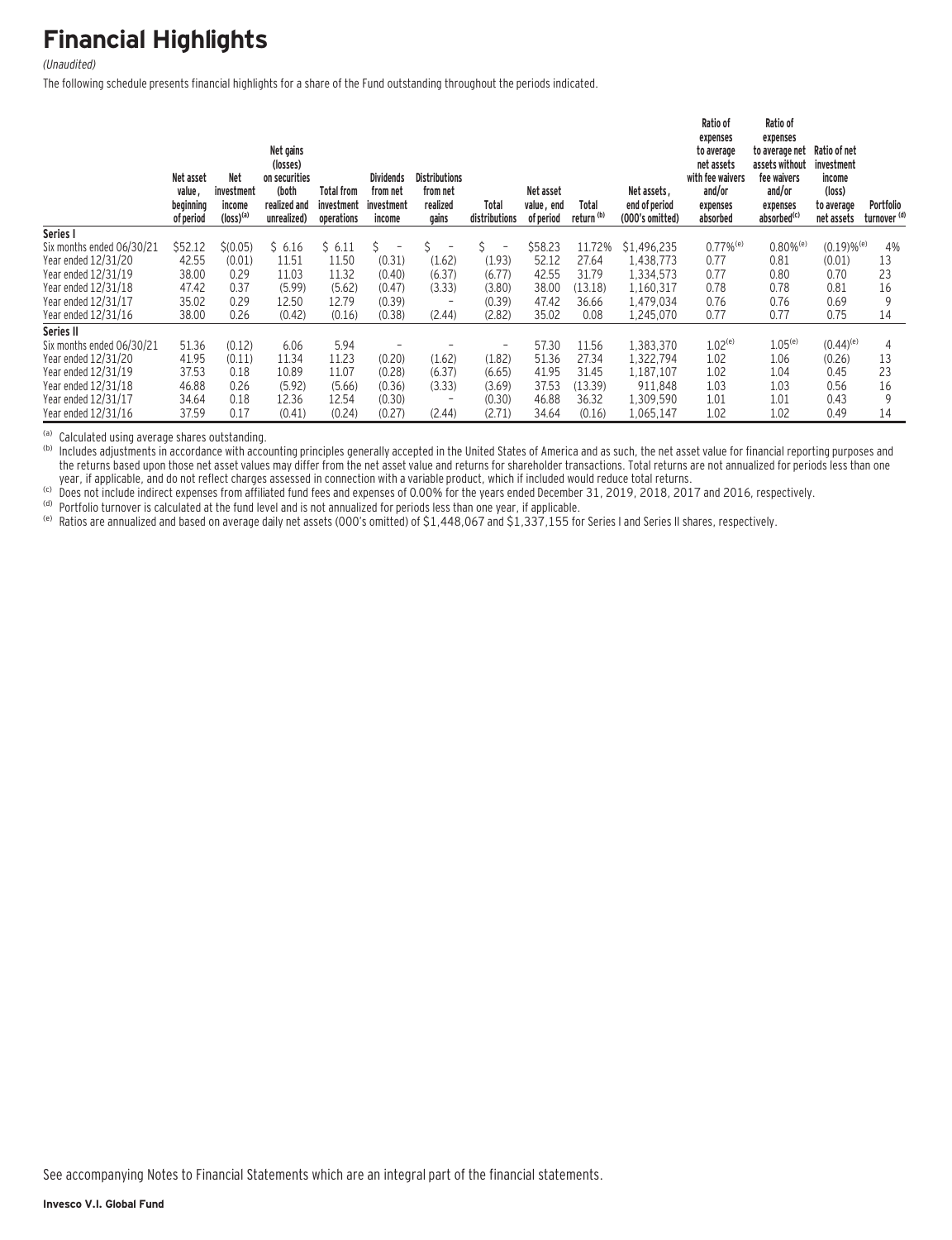## **Notes to Financial Statements**

June 30, 2021 (Unaudited)

#### **NOTE 1—Significant Accounting Policies**

Invesco V.I. Global Fund, formerly Invesco Oppenheimer V.I. Global Fund, (the "Fund") is a series portfolio of AIM Variable Insurance Funds (Invesco Variable Insurance Funds) (the "Trust"). The Trust is a Delaware statutory trust registered under the Investment Company Act of 1940, as amended (the "1940 Act"), as an open-end series management investment company. Information presented in these financial statements pertains only to the Fund. Matters affecting the Fund or each class will be voted on exclusively by the shareholders of the Fund or each class. Current Securities and Exchange Commission ("SEC") guidance, however, requires participating insurance companies offering separate accounts to vote shares proportionally in accordance with the instructions of the contract owners whose investments are funded by shares of each Fund or class.

The Fund's investment objective is to seek capital appreciation.

The Fund currently offers two classes of shares, Series I and Series II, both of which are offered to insurance company separate accounts funding variable annuity contracts and variable life insurance policies ("variable products").

The Fund is an investment company and accordingly follows the investment company accounting and reporting guidance in accordance with Financial Accounting Standards Board Accounting Standards Codification Topic 946, Financial Services – Investment Companies.

The following is a summary of the significant accounting policies followed by the Fund in the preparation of its financial statements.

**A. Security Valuations** — Securities, including restricted securities, are valued according to the following policy.

A security listed or traded on an exchange (except convertible securities) is valued at its last sales price or official closing price as of the close of the customary trading session on the exchange where the security is principally traded, or lacking any sales or official closing price on a particular day, the security may be valued at the closing bid price on that day. Securities traded in the over-the-counter market are valued based on prices furnished by independent pricing services or market makers. When such securities are valued by an independent pricing service they may be considered fair valued. Futures contracts are valued at the final settlement price set by an exchange on which they are principally traded. Listed options are valued at the mean between the last bid and asked prices from the exchange on which they are principally traded. Options not listed on an exchange are valued by an independent source at the mean between the last bid and asked prices. For purposes of determining net asset value ("NAV") per share, futures and option contracts generally are valued 15 minutes after the close of the customary trading session of the New York Stock Exchange ("NYSE").

Investments in open-end and closed-end registered investment companies that do not trade on an exchange are valued at the end-of-day net asset value per share. Investments in open-end and closed-end registered investment companies that trade on an exchange are valued at the last sales price or official closing price as of the close of the customary trading session on the exchange where the security is principally traded.

Debt obligations (including convertible securities) and unlisted equities are fair valued using an evaluated quote provided by an independent pricing service. Evaluated quotes provided by the pricing service may be determined without exclusive reliance on quoted prices, and may reflect appropriate factors such as institution-size trading in similar groups of securities, developments related to specific securities, dividend rate (for unlisted equities), yield (for debt obligations), quality, type of issue, coupon rate (for debt obligations), maturity (for debt obligations), individual trading characteristics and other market data. Pricing services generally value debt obligations assuming orderly transactions of institutional round lot size, but a fund may hold or transact in the same securities in smaller, odd lot sizes. Odd lots often trade at lower prices than institutional round lots. Debt obligations are subject to interest rate and credit risks. In addition, all debt obligations involve some risk of default with respect to interest and/or principal payments.

Foreign securities' (including foreign exchange contracts) prices are converted into U.S. dollar amounts using the applicable exchange rates as of the close of the NYSE. If market quotations are available and reliable for foreign exchange-traded equity securities, the securities will be valued at the market quotations. Because trading hours for certain foreign securities end before the close of the NYSE, closing market quotations may become unreliable. If between the time trading ends on a particular security and the close of the customary trading session on the NYSE, events occur that the investment adviser determines are significant and make the closing price unreliable, the Fund may fair value the security. If the event is likely to have affected the closing price of the security, the security will be valued at fair value in good faith using procedures approved by the Board of Trustees. Adjustments to closing prices to reflect fair value may also be based on a screening process of an independent pricing service to indicate the degree of certainty, based on historical data, that the closing price in the principal market where a foreign security trades is not the current value as of the close of the NYSE. Foreign securities' prices meeting the approved degree of certainty that the price is not reflective of current value will be priced at the indication of fair value from the independent pricing service. Multiple factors may be considered by the independent pricing service in determining adjustments to reflect fair value and may include information relating to sector indices, American Depositary Receipts and domestic and foreign index futures. Foreign securities may have additional risks including exchange rate changes, potential for sharply devalued currencies and high inflation, political and economic upheaval, the relative lack of issuer information, relatively low market liquidity and the potential lack of strict financial and accounting controls and standards.

Securities for which market prices are not provided by any of the above methods may be valued based upon quotes furnished by independent sources. The last bid price may be used to value equity securities. The mean between the last bid and asked prices is used to value debt obligations, including corporate loans.

Securities for which market quotations are not readily available or became unreliable are valued at fair value as determined in good faith by or under the supervision of the Trust's officers following procedures approved by the Board of Trustees. Issuer specific events, market trends, bid/asked quotes of brokers and information providers and other market data may be reviewed in the course of making a good faith determination of a security's fair value.

The Fund may invest in securities that are subject to interest rate risk, meaning the risk that the prices will generally fall as interest rates rise and, conversely, the prices will generally rise as interest rates fall. Specific securities differ in their sensitivity to changes in interest rates depending on their individual characteristics. Changes in interest rates may result in increased market volatility, which may affect the value and/or liquidity of certain Fund investments.

Valuations change in response to many factors including the historical and prospective earnings of the issuer, the value of the issuer's assets, general market conditions which are not specifically related to the particular issuer, such as real or perceived adverse economic conditions, changes in the general outlook for revenues or corporate earnings, changes in interest or currency rates, regional or global instability, natural or environmental disasters, widespread disease or other public health issues, war, acts of terrorism or adverse investor sentiment generally and market liquidity. Because of the inherent uncertainties of valuation, the values reflected in the financial statements may materially differ from the value received upon actual sale of those investments.

**B. Securities Transactions and Investment Income** - Securities transactions are accounted for on a trade date basis. Realized gains or losses on sales are computed on the basis of specific identification of the securities sold. Interest income (net of withholding tax, if any) is recorded on an accrual basis from settlement date and includes coupon interest and amortization of premium and accretion of discount on debt securities as applicable. Dividend income (net of withholding tax, if any) is recorded on the ex-dividend date.

The Fund may periodically participate in litigation related to Fund investments. As such, the Fund may receive proceeds from litigation settlements. Any proceeds received are included in the Statement of Operations as realized gain (loss) for investments no longer held and as unrealized gain (loss) for investments still held.

Brokerage commissions and mark ups are considered transaction costs and are recorded as an increase to the cost basis of securities purchased and/or a reduction of proceeds on a sale of securities. Such transaction costs are included in the determination of net realized and unrealized gain (loss) from investment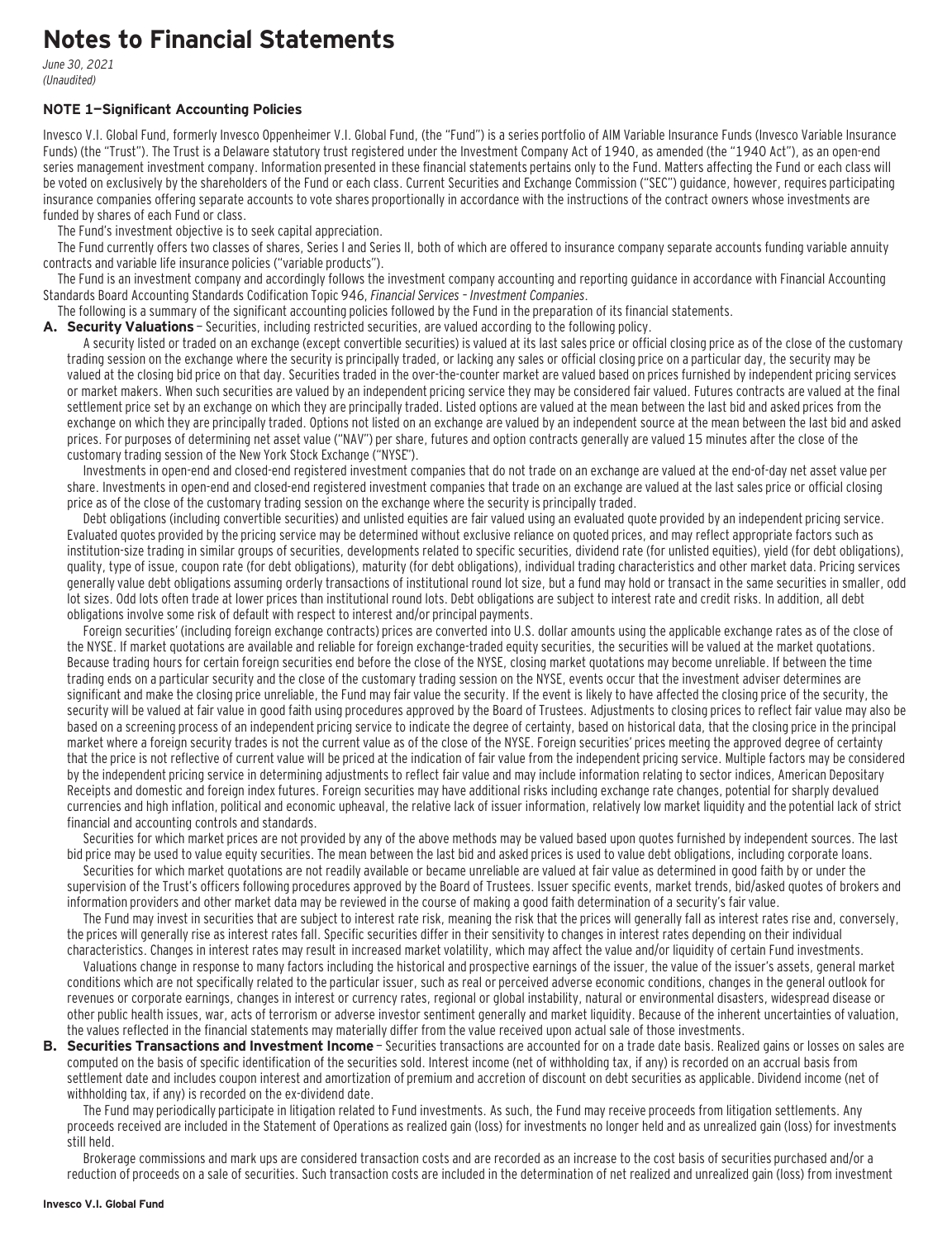securities reported in the Statement of Operations and the Statement of Changes in Net Assets and the net realized and unrealized gains (losses) on securities per share in the Financial Highlights. Transaction costs are included in the calculation of the Fund's net asset value and, accordingly, they reduce the Fund's total returns. These transaction costs are not considered operating expenses and are not reflected in net investment income reported in the Statement of Operations and the Statement of Changes in Net Assets, or the net investment income per share and the ratios of expenses and net investment income reported in the Financial Highlights, nor are they limited by any expense limitation arrangements between the Fund and the investment adviser. The Fund allocates income and realized and unrealized capital gains and losses to a class based on the relative net assets of each class.

- **C. Country Determination**  For the purposes of making investment selection decisions and presentation in the Schedule of Investments, the investment adviser may determine the country in which an issuer is located and/or credit risk exposure based on various factors. These factors include the laws of the country under which the issuer is organized, where the issuer maintains a principal office, the country in which the issuer derives 50% or more of its total revenues and the country that has the primary market for the issuer's securities, as well as other criteria. Among the other criteria that may be evaluated for making this determination are the country in which the issuer maintains 50% or more of its assets, the type of security, financial guarantees and enhancements, the nature of the collateral and the sponsor organization. Country of issuer and/or credit risk exposure has been determined to be the United States of America, unless otherwise noted.
- **D. Distributions**  Distributions from net investment income and net realized capital gain, if any, are generally declared and paid to separate accounts of participating insurance companies annually and recorded on the ex-dividend date.
- **E. Federal Income Taxes** The Fund intends to comply with the requirements of Subchapter M of the Internal Revenue Code of 1986, as amended (the "Internal Revenue Code"), necessary to qualify as a regulated investment company and to distribute substantially all of the Fund's taxable earnings to shareholders. As such, the Fund will not be subject to federal income taxes on otherwise taxable income (including net realized capital gain) that is distributed to shareholders. Therefore, no provision for federal income taxes is recorded in the financial statements.

The Fund recognizes the tax benefits of uncertain tax positions only when the position is more likely than not to be sustained. Management has analyzed the Fund's uncertain tax positions and concluded that no liability for unrecognized tax benefits should be recorded related to uncertain tax positions. Management is not aware of any tax positions for which it is reasonably possible that the total amounts of unrecognized tax benefits will change materially in the next 12 months.

- The Fund files tax returns in the U.S. Federal jurisdiction and certain other jurisdictions. Generally, the Fund is subject to examinations by such taxing authorities for up to three years after the filing of the return for the tax period.
- **F. Expenses**  Fees provided for under the Rule 12b-1 plan of a particular class of the Fund and which are directly attributable to that class are charged to the operations of such class. All other expenses are allocated among the classes based on relative net assets.
- **G. Accounting Estimates** The preparation of financial statements in conformity with accounting principles generally accepted in the United States of America ("GAAP") requires management to make estimates and assumptions that affect the reported amounts of assets and liabilities at the date of the financial statements and the reported amounts of revenues and expenses during the reporting period including estimates and assumptions related to taxation. Actual results could differ from those estimates by a significant amount. In addition, the Fund monitors for material events or transactions that may occur or become known after the period-end date and before the date the financial statements are released to print.
- **H. Indemnifications**  Under the Trust's organizational documents, each Trustee, officer, employee or other agent of the Trust is indemnified against certain liabilities that may arise out of the performance of their duties to the Fund. Additionally, in the normal course of business, the Fund enters into contracts, including the Fund's servicing agreements, that contain a variety of indemnification clauses. The Fund's maximum exposure under these arrangements is unknown as this would involve future claims that may be made against the Fund that have not yet occurred. The risk of material loss as a result of such indemnification claims is considered remote.
- **I. Foreign Currency Translations**  Foreign currency is valued at the close of the NYSE based on quotations posted by banks and major currency dealers. Portfolio securities and other assets and liabilities denominated in foreign currencies are translated into U.S. dollar amounts at the date of valuation. Purchases and sales of portfolio securities (net of foreign taxes withheld on disposition) and income items denominated in foreign currencies are translated into U.S. dollar amounts on the respective dates of such transactions. The Fund does not separately account for the portion of the results of operations resulting from changes in foreign exchange rates on investments and the fluctuations arising from changes in market prices of securities held. The combined results of changes in foreign exchange rates and the fluctuation of market prices on investments (net of estimated foreign tax withholding) are included with the net realized and unrealized gain or loss from investments in the Statement of Operations. Reported net realized foreign currency gains or losses arise from (1) sales of foreign currencies, (2) currency gains or losses realized between the trade and settlement dates on securities transactions, and (3) the difference between the amounts of dividends, interest, and foreign withholding taxes recorded on the Fund's books and the U.S. dollar equivalent of the amounts actually received or paid. Net unrealized foreign currency gains and losses arise from changes in the fair values of assets and liabilities, other than investments in securities at fiscal period end, resulting from changes in exchange rates.

The Fund may invest in foreign securities, which may be subject to foreign taxes on income, gains on investments or currency repatriation, a portion of which may be recoverable. Foreign taxes, if any, are recorded based on the tax regulations and rates that exist in the foreign markets in which the Fund invests and are shown in the Statement of Operations.

- J. COVID-19 Risk The COVID-19 strain of coronavirus has resulted in instances of market closures and dislocations, extreme volatility, liquidity constraints and increased trading costs. Efforts to contain its spread have resulted in travel restrictions, disruptions of healthcare systems, business operations and supply chains, layoffs, lower consumer demand, and defaults, among other significant economic impacts that have disrupted global economic activity across many industries. Such economic impacts may exacerbate other pre-existing political, social and economic risks locally or globally.
	- The ongoing effects of COVID-19 are unpredictable and may result in significant and prolonged effects on the Fund's performance.

#### **NOTE 2—Advisory Fees and Other Fees Paid to Affiliates**

The Trust has entered into a master investment advisory agreement with Invesco Advisers, Inc. (the "Adviser" or "Invesco"). Under the terms of the investment advisory agreement, the Fund accrues daily and pays monthly an advisory fee to the Adviser based on the annual rate of the Fund's average daily net assets as follows:

| <b>Average Daily Net Assets</b> | Rate   |
|---------------------------------|--------|
| Up to \$200 million             | 0.750% |
| Next \$200 million              | 0.720% |
| Next \$200 million              | 0.690% |
| Next \$200 million              | 0.660% |
| Next \$4.2 billion              | 0.600% |
| Over \$5 billion                | 0.580% |

For the six months ended June 30, 2021, the effective advisory fee rate incurred by the Fund was 0.62%.

Under the terms of a master sub-advisory agreement between the Adviser and each of Invesco Asset Management Deutschland GmbH, Invesco Asset Management Limited, Invesco Asset Management (Japan) Limited, Invesco Hong Kong Limited, Invesco Senior Secured Management, Inc. and Invesco Canada Ltd. and separate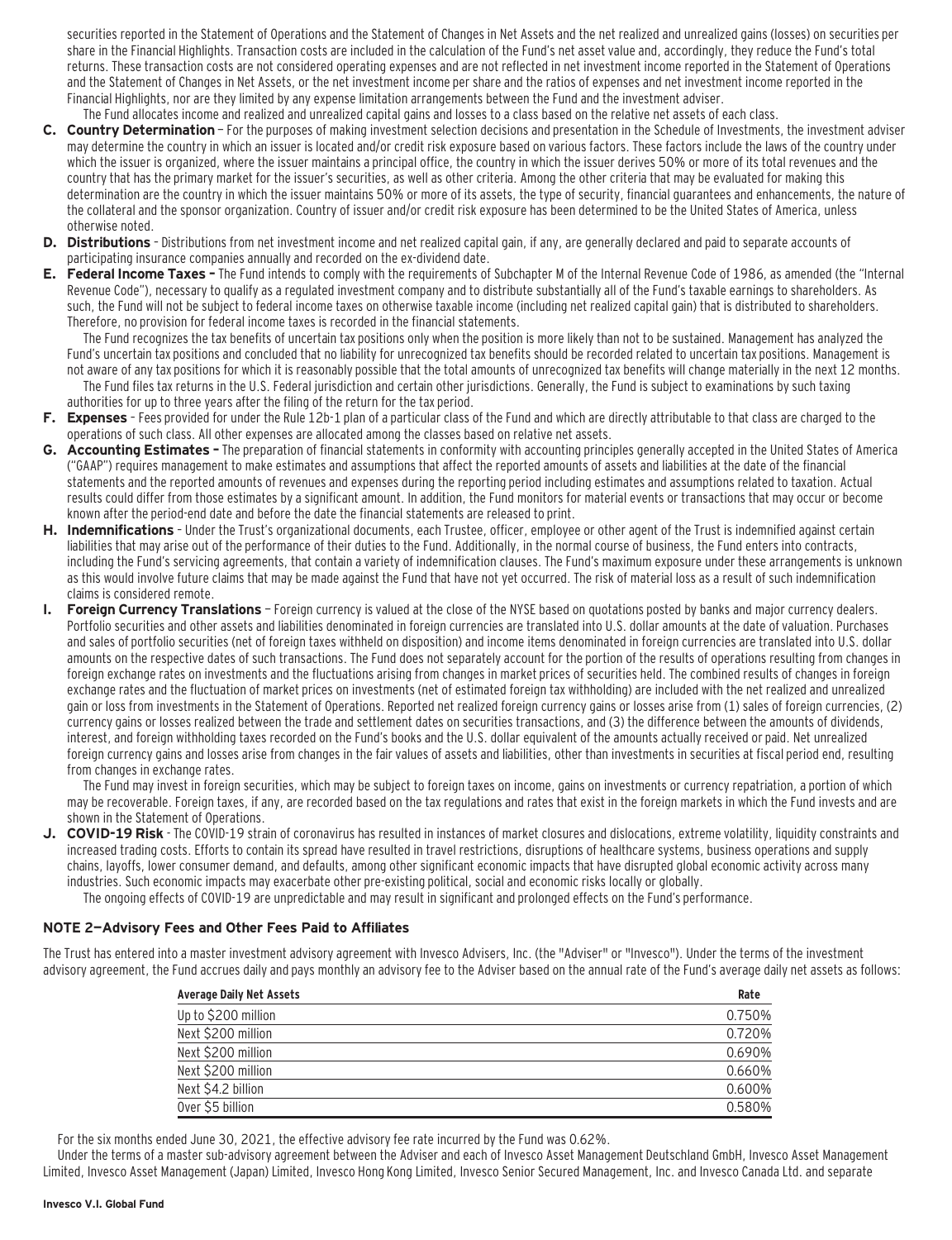sub-advisory agreements with Invesco Capital Management LLC and Invesco Asset Management (India) Private Limited (collectively, the "Affiliated Sub-Advisers") the Adviser, not the Fund, will pay 40% of the fees paid to the Adviser to any such Affiliated Sub-Adviser(s) that provide(s) discretionary investment management services to the Fund based on the percentage of assets allocated to such Affiliated Sub-Adviser(s). Invesco has also entered into a sub-advisory agreement with OppenheimerFunds, Inc. to provide discretionary management services to the Fund.

The Adviser has contractually agreed, through at least April 30, 2022, to waive advisory fees and/or reimburse expenses of all shares to the extent necessary to limit total annual fund operating expenses after fee waiver and/or expense reimbursement excluding certain items discussed below) of Series I shares to 0.77% and Series II shares to 1.02% of the Fund's average daily net assets (the "expense limits"). In determining the Adviser's obligation to waive advisory fees and/or reimburse expenses, the following expenses are not taken into account, and could cause the total annual fund operating expenses after fee waiver and/or expense reimbursement to exceed the numbers reflected above: (1) interest; (2) taxes; (3) dividend expense on short sales; (4) extraordinary or non-routine items, including litigation expenses; and (5) expenses that the Fund has incurred but did not actually pay because of an expense offset arrangement. Unless Invesco continues the fee waiver agreement, it will terminate on April 30, 2022. During its term, the fee waiver agreement cannot be terminated or amended to increase the expense limits or reduce the advisory fee waiver without approval of the Board of Trustees. To the extent that the annualized expense ratio does not exceed the expense limits, the Adviser will retain its ability to be reimbursed for such fee waivers or reimbursements prior to the end of each fiscal year.

Further, the Adviser has contractually agreed, through at least June 30, 2023, to waive the advisory fee payable by the Fund in an amount equal to 100% of the net advisory fees the Adviser receives from the affiliated money market funds on investments by the Fund of uninvested cash in such affiliated money market funds. For the six months ended June 30, 2021, the Adviser waived advisory fees of \$413,870.

The Trust has entered into a master administrative services agreement with Invesco pursuant to which the Fund has agreed to pay Invesco a fee for costs incurred in providing accounting services and fund administrative services to the Fund and to reimburse Invesco for fees paid to insurance companies that have agreed to provide certain administrative services to the Fund. These administrative services provided by the insurance companies may include, among other things: maintenance of master accounts with the Fund; tracking, recording and transmitting net purchase and redemption orders for Fund shares; maintaining and preserving records related to the purchase, redemption and other account activity of variable product owners; distributing copies of Fund documents such as prospectuses, proxy materials and periodic reports, to variable product owners, and responding to inquiries from variable product owners about the Fund. Pursuant to such agreement, for the six months ended June 30, 2021, Invesco was paid \$196,514 for accounting and fund administrative services and was reimbursed \$2,041,316 for fees paid to insurance companies. Invesco has entered into a sub-administration agreement whereby State Street Bank and Trust Company ("SSB") serves as fund accountant and provides certain administrative services to the Fund. Pursuant to a custody agreement with the Trust on behalf of the Fund, SSB also serves as the Fund's custodian.

The Trust has entered into a transfer agency and service agreement with Invesco Investment Services, Inc. ("IIS") pursuant to which the Fund has agreed to pay IIS a fee for providing transfer agency and shareholder services to the Fund and reimburse IIS for certain expenses incurred by IIS in the course of providing such services. For the six months ended June 30, 2021, expenses incurred under the agreement are shown in the Statement of Operations as Transfer agent fees.

The Trust has entered into a master distribution agreement with Invesco Distributors, Inc. ("IDI") to serve as the distributor for the Fund. The Trust has adopted a plan pursuant to Rule 12b-1 under the 1940 Act with respect to the Fund's Series II shares (the "Plan"). The Fund, pursuant to the Plan, pays IDI compensation at the annual rate of 0.25% of the Fund's average daily net assets of Series II shares. The fees are accrued daily and paid monthly. Of the Plan payments, up to 0.25% of the average daily net assets of the Series II shares may be paid to insurance companies who furnish continuing personal shareholder services to customers who purchase and own Series II shares of the Fund. For the six months ended June 30, 2021, expenses incurred under the Plan are detailed in the Statement of Operations as Distribution fees.

For the six months ended June 30, 2021, the Fund incurred \$936 in brokerage commissions with Invesco Capital Markets, Inc., an affiliate of the Adviser and IDI, for portfolio transactions executed on behalf of the Fund.

Certain officers and trustees of the Trust are officers and directors of the Adviser, IIS and/or IDI.

#### **NOTE 3—Additional Valuation Information**

GAAP defines fair value as the price that would be received to sell an asset or paid to transfer a liability in an orderly transaction between market participants at the measurement date, under current market conditions. GAAP establishes a hierarchy that prioritizes the inputs to valuation methods, giving the highest priority to readily available unadjusted quoted prices in an active market for identical assets (Level 1) and the lowest priority to significant unobservable inputs (Level 3), generally when market prices are not readily available or are unreliable. Based on the valuation inputs, the securities or other investments are tiered into one of three levels. Changes in valuation methods may result in transfers in or out of an investment's assigned level:

- Level 1 Prices are determined using quoted prices in an active market for identical assets.
- Level 2 Prices are determined using other significant observable inputs. Observable inputs that other market participants may use in pricing a security. These may include quoted prices for similar securities, interest rates, prepayment speeds, credit risk, yield curves, loss severities, default rates, discount rates, volatilities and others.
- Level 3 Prices are determined using significant unobservable inputs. In situations where quoted prices or observable inputs are unavailable (for example, when there is little or no market activity for an investment at the end of the period), unobservable inputs may be used. Unobservable inputs reflect the Fund's own assumptions about the factors market participants would use in determining fair value of the securities or instruments and would be based on the best available information.

The following is a summary of the tiered valuation input levels, as of June 30, 2021. The level assigned to the securities valuations may not be an indication of the risk or liquidity associated with investing in those securities. Because of the inherent uncertainties of valuation, the values reflected in the financial statements may materially differ from the value received upon actual sale of those investments.

|             |             | Level 3            | <b>Total</b>  |  |
|-------------|-------------|--------------------|---------------|--|
|             |             |                    |               |  |
| 24,126,713  |             | S-                 | 24,126,713    |  |
| 106,421,048 | 12,010,497  |                    | 118,431,545   |  |
| 1,432,448   | 9,392,452   |                    | 10,824,900    |  |
|             | 325,329,273 |                    | 325, 329, 273 |  |
|             | 71,264,090  |                    | 71,264,090    |  |
| 42,861,578  | 55,946,667  |                    | 98,808,245    |  |
|             | 9,514,980   |                    | 9,514,980     |  |
|             | 366,119,267 |                    | 366,119,267   |  |
| 6,674,945   | 18,376,791  |                    | 25,051,736    |  |
|             | 32,973,443  |                    | 32,973,443    |  |
|             | 91,958,107  |                    | 91,958,107    |  |
|             | Level 1     | Level <sub>2</sub> |               |  |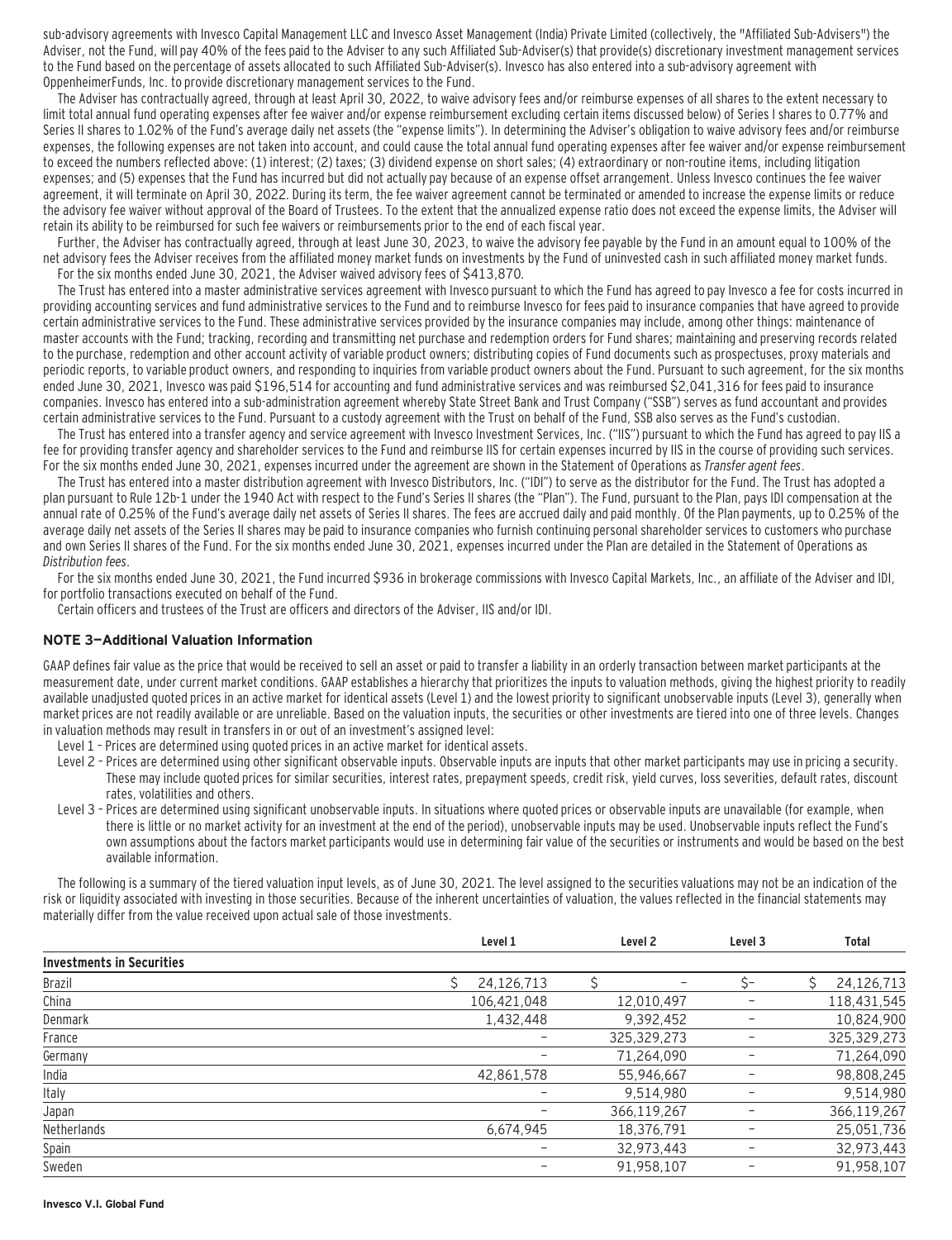|                          | Level 1                  | Level <sub>2</sub>       | Level 3                  | Total           |  |
|--------------------------|--------------------------|--------------------------|--------------------------|-----------------|--|
| Switzerland              | $\overline{\phantom{a}}$ | 27.133.498               |                          | 27,133,498      |  |
| United Kingdom           | 38.841.308               | 30.788.702               | $\overline{\phantom{0}}$ | 69,630,010      |  |
| United States            | 1,587,161,654            | -                        | -                        | 1,587,161,654   |  |
| Money Market Funds       | 15.830.787               | $\overline{\phantom{a}}$ | $\overline{\phantom{0}}$ | 15,830,787      |  |
| <b>Total Investments</b> | \$1,823,350,481          | \$1,050,807,767          |                          | \$2,874,158,248 |  |

#### **NOTE 4—Trustees' and Officers' Fees and Benefits**

Trustees' and Officers' Fees and Benefits include amounts accrued by the Fund to pay remuneration to certain Trustees and Officers of the Fund. Trustees have the option to defer compensation payable by the Fund, and Trustees' and Officers' Fees and Benefits also include amounts accrued by the Fund to fund such deferred compensation amounts. Those Trustees who defer compensation have the option to select various Invesco Funds in which their deferral accounts shall be deemed to be invested. Finally, certain current Trustees were eligible to participate in a retirement plan that provided for benefits to be paid upon retirement to Trustees over a period of time based on the number of years of service. The Fund may have certain former Trustees who also participate in a retirement plan and receive benefits under such plan. Trustees' and Officers' Fees and Benefits include amounts accrued by the Fund to fund such retirement benefits. Obligations under the deferred compensation and retirement plans represent unsecured claims against the general assets of the Fund.

#### **NOTE 5—Cash Balances**

The Fund is permitted to temporarily carry a negative or overdrawn balance in its account with SSB, the custodian bank. Such balances, if any at period-end, are shown in the Statement of Assets and Liabilities under the payable caption Amount due custodian. To compensate the custodian bank for such overdrafts, the overdrawn Fund may either (1) leave funds as a compensating balance in the account so the custodian bank can be compensated by earning the additional interest; or (2) compensate by paying the custodian bank at a rate agreed upon by the custodian bank and Invesco, not to exceed the contractually agreed upon rate. The Fund may not purchase additional securities when any borrowings from banks or broker-dealers exceed 5% of the Fund's total assets, or when any borrowings from an Invesco Fund are outstanding.

#### **NOTE 6—Tax Information**

The amount and character of income and gains to be distributed are determined in accordance with income tax regulations, which may differ from GAAP. Reclassifications are made to the Fund's capital accounts to reflect income and gains available for distribution (or available capital loss carryforward) under income tax regulations. The tax character of distributions paid during the year and the tax components of net assets will be reported at the Fund's fiscal year-end.

Capital loss carryforward is calculated and reported as of a specific date. Results of transactions and other activity after that date may affect the amount of capital loss carryforward actually available for the Fund to utilize. The ability to utilize capital loss carryforwards in the future may be limited under the Internal Revenue Code and related regulations based on the results of future transactions.

The Fund did not have a capital loss carryforward as of December 31, 2020.

#### **NOTE 7—Investment Transactions**

The aggregate amount of investment securities (other than short-term securities, U.S. Government obligations and money market funds, if any) purchased and sold by the Fund during the six months ended June 30, 2021 was \$111,268,105 and \$322,129,807, respectively. Cost of investments, including any derivatives, on a tax basis includes the adjustments for financial reporting purposes as of the most recently completed federal income tax reporting period-end.

#### **Unrealized Appreciation (Depreciation) of Investments on a Tax Basis**

| Aggregate unrealized appreciation of investments   | .484<br>003.411 |
|----------------------------------------------------|-----------------|
| Aggregate unrealized (depreciation) of investments |                 |
| Net unrealized appreciation of investments         | \$1.999.575.995 |

Cost of investments for tax purposes is \$874,582,253.

#### **NOTE 8—Share Information**

|                                      | <b>Summary of Share Activity</b>          |  |              |                                 |                  |  |
|--------------------------------------|-------------------------------------------|--|--------------|---------------------------------|------------------|--|
|                                      | Six months ended<br>June 30, $2021^{(a)}$ |  |              | Year ended<br>December 31, 2020 |                  |  |
|                                      | <b>Shares</b>                             |  | Amount       | <b>Shares</b>                   | Amount           |  |
| Sold:                                |                                           |  |              |                                 |                  |  |
| Series I                             | 598,185                                   |  | \$32,526,446 | 1,282,828                       | 53,569,521<br>S. |  |
| Series II                            | 433,011                                   |  | 23.021.443   | 4,607,818                       | 189,694,783      |  |
| Issued as reinvestment of dividends: |                                           |  |              |                                 |                  |  |
| Series I                             | ٠                                         |  | ٠            | 1,182,836                       | 54,374,979       |  |
| Series II                            | ٠                                         |  | ۰            | 1,030,929                       | 46,721,722       |  |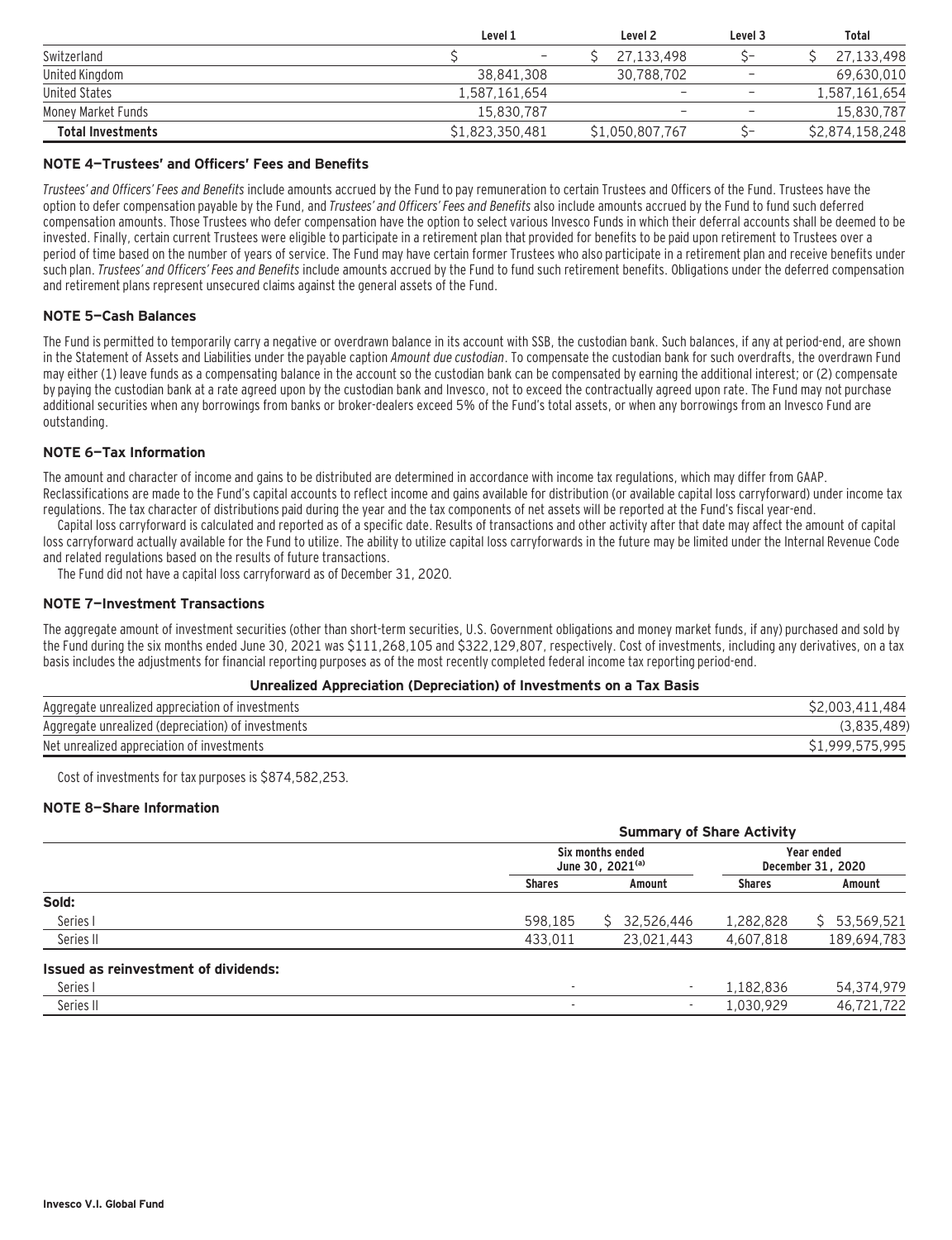|                                           | <b>Summary of Share Activity</b>          |                   |                                 |                   |  |
|-------------------------------------------|-------------------------------------------|-------------------|---------------------------------|-------------------|--|
|                                           | Six months ended<br>June 30, $2021^{(a)}$ |                   | Year ended<br>December 31, 2020 |                   |  |
|                                           | <b>Shares</b>                             | Amount            | <b>Shares</b>                   | Amount            |  |
| <b>Reacquired:</b>                        |                                           |                   |                                 |                   |  |
| Series I                                  | (2.506.418)                               | \$(136, 548, 593) | (6.229.273)                     | \$(272, 293, 138) |  |
| Series II                                 | (2.048.763)                               | (110, 357, 321)   | (8, 181, 254)                   | (325, 572, 051)   |  |
| Net increase (decrease) in share activity | (3.523.985)                               | \$(191, 358, 025) | (6,306,116)                     | \$(253, 504, 184) |  |

(a) There are entities that are record owners of more than 5% of the outstanding shares of the Fund and in the aggregate own 35% of the outstanding shares of the Fund. The Fund and the Fund's principal underwriter or adviser, are parties to participation agreements with these entities whereby these entities sell units of interest in separate accounts funding variable products that are invested in the Fund. The Fund, Invesco and/or Invesco affiliates may make payments to these entities, which are considered to be related to the Fund, for providing services to the Fund, Invesco and/or Invesco affiliates including but not limited to services such as, securities brokerage, third party record keeping and account servicing and administrative services. The Fund has no knowledge as to whether all or any portion of the shares owned of record by these entities are also owned beneficially.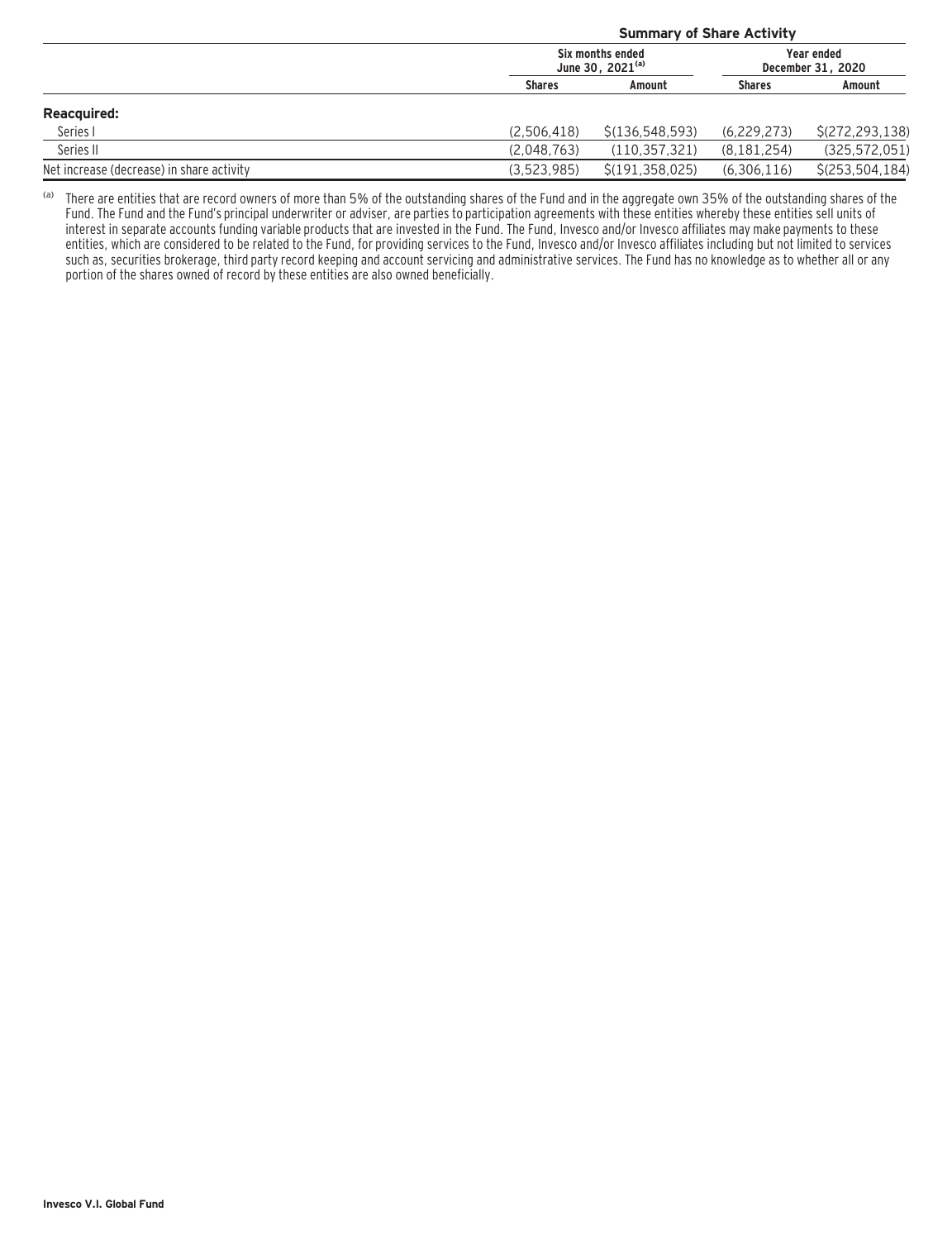## **Calculating your ongoing Fund expenses**

#### **Example**

As a shareholder of the Fund, you incur ongoing costs, including management fees; distribution and/or service fees (12b-1); and other Fund expenses. This example is intended to help you understand your ongoing costs (in dollars) of investing in the Fund and to compare these costs with ongoing costs of investing in other mutual funds. The example is based on an investment of \$1,000 invested at the beginning of the period and held for the entire period January 1, 2021 through June 30, 2021.

The actual and hypothetical expenses in the examples below do not represent the effect of any fees or other expenses assessed in connection with a variable product; if they did, the expenses shown would be higher while the ending account values shown would be lower.

#### **Actual expenses**

The table below provides information about actual account values and actual expenses. You may use the information in this table, together with the amount you invested, to estimate the expenses that you paid over the period. Simply divide your account value by \$1,000 (for example, an \$8,600 account value divided by \$1,000 = 8.6), then multiply the result by the number in the table under the heading entitled "Actual Expenses Paid During Period" to estimate the expenses you paid on your account during this period.

#### **Hypothetical example for comparison purposes**

The table below also provides information about hypothetical account values and hypothetical expenses based on the Fund's actual expense ratio and an assumed rate of return of 5% per year before expenses, which is not the Fund's actual return.

The hypothetical account values and expenses may not be used to estimate the actual ending account balance or expenses you paid for the period. You may use this information to compare the ongoing costs of investing in the Fund and other funds. To do so, compare this 5% hypothetical example with the 5% hypothetical examples that appear in the shareholder reports of the other funds.

Please note that the expenses shown in the table are meant to highlight your ongoing costs. Therefore, the hypothetical information is useful in comparing ongoing costs, and will not help you determine the relative total costs of owning different funds.

|           |                                                        | <b>ACTUAL</b>                                           |                                                              | <b>HYPOTHETICAL</b><br>(5% annual return before<br>expenses) |                                                              |                                              |
|-----------|--------------------------------------------------------|---------------------------------------------------------|--------------------------------------------------------------|--------------------------------------------------------------|--------------------------------------------------------------|----------------------------------------------|
|           | <b>Beginning</b><br><b>Account Value</b><br>(01/01/21) | <b>Endina</b><br><b>Account Value</b><br>$(06/30/21)^1$ | <b>Expenses</b><br><b>Paid During</b><br>Period <sup>2</sup> | <b>Endina</b><br><b>Account Value</b><br>(06/30/21)          | <b>Expenses</b><br><b>Paid During</b><br>Period <sup>2</sup> | <b>Annualized</b><br><b>Expense</b><br>Ratio |
| Series I  | \$1,000.00                                             | \$1,117.20                                              | \$4.04                                                       | \$1,020.98                                                   | \$3.86                                                       | 0.77%                                        |
| Series II | 1,000.00                                               | 1.115.60                                                | 5.35                                                         | 1.019.74                                                     | 5.11                                                         | 1.02                                         |

<sup>1</sup> The actual ending account value is based on the actual total return of the Fund for the period January 1, 2021 through June 30, 2021, after actual expenses and will differ from the hund's expense ratio and a hypothetic

Expenses are equal to the Fund's annualized expense ratio as indicated above multiplied by the average account value over the period, multiplied by 181/365 to reflect the most recent fiscal half year.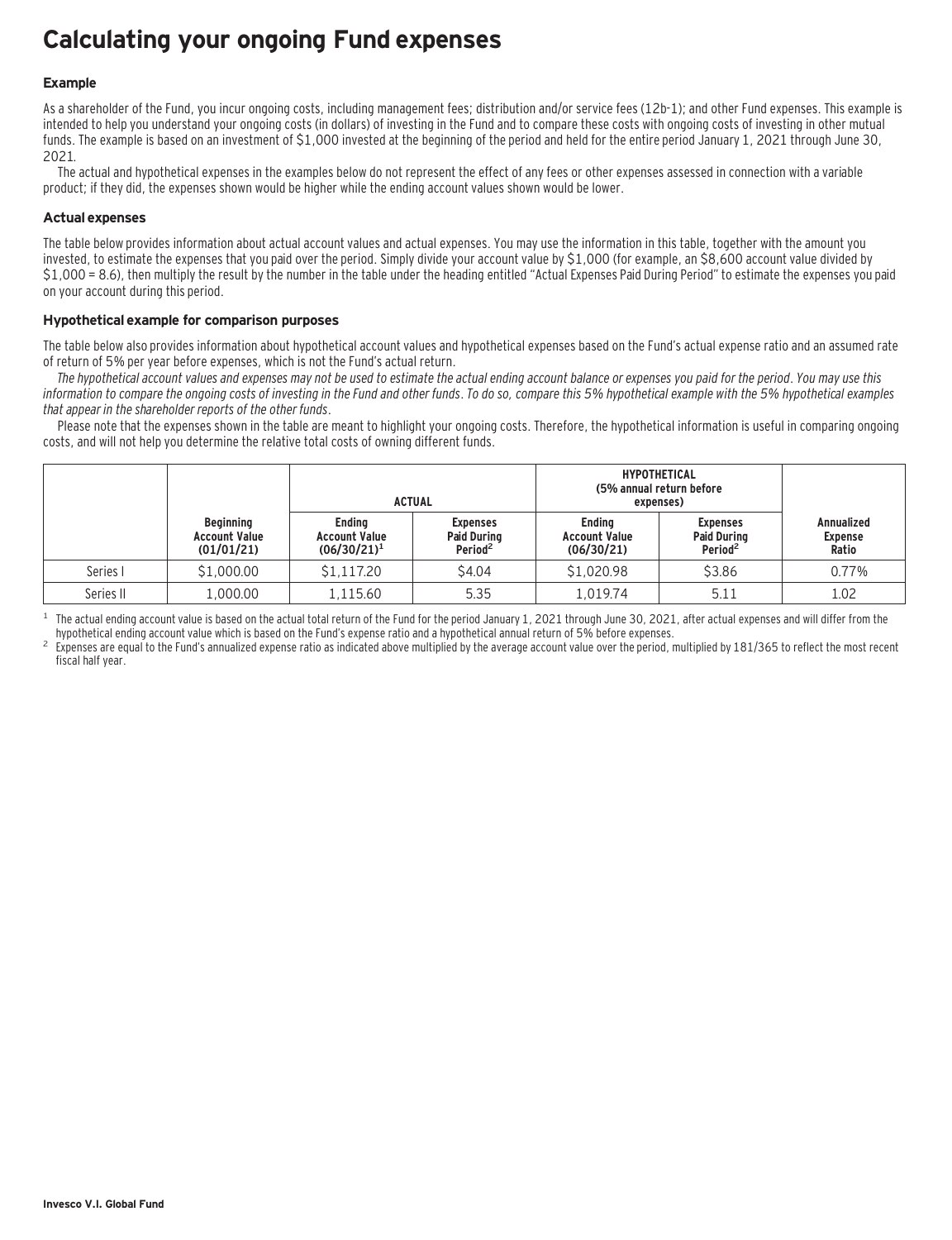### **Approval of Investment Advisory and Sub-Advisory Contracts**

At meetings held on June 10, 2021, the Board of Trustees (the Board or the Trustees) of AIM Variable Insurance Funds (Invesco Variable Insurance Funds) as a whole, and the independent Trustees, who comprise over 75% of the Board, voting separately, approved the continuance of the Invesco V.I. Global Fund's (formerly, Invesco Oppenheimer V.I. Global Fund) (the Fund) Master Investment Advisory Agreement with Invesco Advisers, Inc. (Invesco Advisers and the investment advisory agreement) and the Master Intergroup Sub-Advisory Contract for Mutual Funds with Invesco Asset Management Deutschland GmbH, Invesco Asset Management Limited, Invesco Asset Management (Japan) Limited, Invesco Hong Kong Limited, Invesco Senior Secured Management, Inc. and Invesco Canada Ltd. and separate sub-advisory contracts with Invesco Capital Management LLC and Invesco Asset Management (India) Private Limited and OppenheimerFunds, Inc. (collectively, the Affiliated Sub-Advisers and the sub-advisory contracts) for another year, effective July 1, 2021. After evaluating the factors discussed below, among others, the Board approved the renewal of the Fund's investment advisory agreement and the sub-advisory contracts and determined that the compensation payable thereunder by the Fund to Invesco Advisers and by Invesco Advisers to the Affiliated Sub-Advisers is fair and reasonable.

#### **The Board's Evaluation Process**

The Board has established an Investments Committee, which in turn has established Sub-Committees that meet throughout the year to review the performance of funds advised by Invesco Advisers (the Invesco Funds). The Sub-Committees meet regularly with portfolio managers for their assigned Invesco Funds and other members of management to review detailed information about investment performance and portfolio attributes of these funds. The Board has established additional standing and ad hoc committees that meet regularly throughout the year to review matters within their purview. The Board took into account evaluations and reports that it received from its committees and sub-committees, as well as the information provided to the Board and its committees and sub-committees throughout the year, in considering whether to approve each Invesco Fund's investment advisory agreement and sub-advisory contracts.

As part of the contract renewal process, the Board reviews and considers information provided in response to detailed requests for information submitted to management by the independent Trustees with assistance from legal counsel to the independent Trustees. The Board receives comparative investment performance and fee and expense data regarding the Invesco Funds prepared by Broadridge Financial Solutions, Inc. (Broadridge), an independent mutual fund data provider, as well as information on the composition of the peer groups provided by Broadridge and its methodology for determining peer groups. The Board also receives an independent written evaluation from the Senior Officer, an officer of the Invesco Funds who reports directly to the independent Trustees. The Senior Officer's evaluation is prepared as part of his responsibility to manage the process by which the Invesco Funds' proposed management fees are

negotiated during the annual contract renewal process to ensure they are negotiated in a manner that is at arms' length and reasonable. In addition to meetings with Invesco Advisers and fund counsel throughout the year and as part of meetings convened on April 27, 2021 and June 10, 2021, the independent Trustees also discussed the continuance of the investment advisory agreement and sub-advisory contracts in separate sessions with the Senior Officer and with independent legal counsel.

The discussion below is a summary of the Senior Officer's independent written evaluation with respect to the Fund's investment advisory agreement and sub-advisory contracts, as well as a discussion of the material factors and related conclusions that formed the basis for the Board's approval of the Fund's investment advisory agreement and sub-advisory contracts. The Trustees' review and conclusions are based on the comprehensive consideration of all information presented to them during the course of the year and in prior years and are not the result of any single determinative factor. Moreover, one Trustee may have weighed a particular piece of information or factor differently than another Trustee. The information received and considered by the Board was current as of various dates prior to the Board's approval on June 10, 2021.

#### **Factors and Conclusions and Summary of Independent Written Fee Evaluation**

*A. Nature, Extent and Quality of Services Provided by Invesco Advisers and the Affiliated Sub-Advisers*

The Board reviewed the nature, extent and quality of the advisory services provided to the Fund by Invesco Advisers under the Fund's investment advisory agreement, and the credentials and experience of the officers and employees of Invesco Advisers who provide these services, including the Fund's portfolio manager(s). The Board's review included consideration of Invesco Advisers' investment process and oversight, credit analysis, and research capabilities. The Board considered information regarding Invesco Advisers' programs for and resources devoted to risk management, including management of investment, enterprise, operational, liquidity, valuation and compliance risks, and technology used to manage such risks. The Board also received and reviewed information about Invesco Advisers' role as administrator of the Invesco Funds' liquidity risk management program. The Board received a description of Invesco Advisers' business continuity plans and of its approach to data privacy and cybersecurity, including related testing. The Board considered how the cybersecurity and business continuity plans of Invesco Advisers and its key service providers operated in the increased remote working environment resulting from the novel coronavirus ("COVID-19") pandemic. The Board also considered non-advisory services that Invesco Advisers and its affiliates provide to the Invesco Funds, such as various back office support functions, third party oversight, internal audit, valuation, portfolio trading and legal and compliance. The Board observed that Invesco Advisers has been able to effectively manage, operate and oversee the Invesco Funds through the challenging COVID-19 pandemic period. The Board reviewed and considered the

benefits to shareholders of investing in a Fund that is part of the family of funds under the umbrella of Invesco Ltd., Invesco Advisers' parent company, and noted Invesco Ltd.'s depth and experience in running an investment management business, as well as its commitment of financial and other resources to such business. The Board concluded that the nature, extent and quality of the services provided to the Fund by Invesco Advisers are appropriate and satisfactory.

The Board reviewed the services that may be provided by the Affiliated Sub-Advisers under the sub-advisory contracts and the credentials and experience of the officers and employees of the Affiliated Sub-Advisers who provide these services. The Board noted the Affiliated Sub-Advisers' expertise with respect to certain asset classes and that the Affiliated Sub-Advisers have offices and personnel that are located in financial centers around the world. As a result, the Board noted that the Affiliated Sub-Advisers can provide research and investment analysis on the markets and economies of various countries in which the Fund may invest, make recommendations regarding securities and assist with security trades. The Board concluded that the sub-advisory contracts may benefit the Fund and its shareholders by permitting Invesco Advisers to use the resources and talents of the Affiliated Sub-Advisers in managing the Fund. The Board concluded that the nature, extent and quality of the services that may be provided to the Fund by the Affiliated Sub-Advisers are appropriate and satisfactory.

*B. Fund Investment Performance* The Board considered Fund investment performance as a relevant factor in considering whether to approve the investment advisory agreement. The Board did not view Fund investment performance as a relevant factor in considering whether to approve the sub-advisory contracts for the Fund, as no Affiliated Sub-Adviser currently manages assets of the Fund.

The Board compared the Fund's investment performance over multiple time periods ending December 31, 2020 to the performance of funds in the Broadridge performance universe and against the MSCI All Country World Index (Index). The Board noted that performance of Series I shares of the Fund was in the third quintile of its performance universe for the one year period and the second quintile for the three and five year periods (the first quintile being the best performing funds and the fifth quintile being the worst performing funds). The Board noted that performance of Series I shares of the Fund was above the performance of the Index for the one, three and five year periods. The Board considered that the Fund was created in connection with Invesco Ltd.'s acquisition of OppenheimerFunds, Inc. and its subsidiaries (the "Transaction") and that the Fund's performance prior to the closing of the Transaction on May 24, 2019 is that of its predecessor fund. The Board noted that the Fund's stock selection in and underweight exposure to certain sectors detracted from Fund performance. The Board recognized that the performance data reflects a snapshot in time as of a particular date and that selecting a different performance period could produce different results. The Board also reviewed more recent Fund